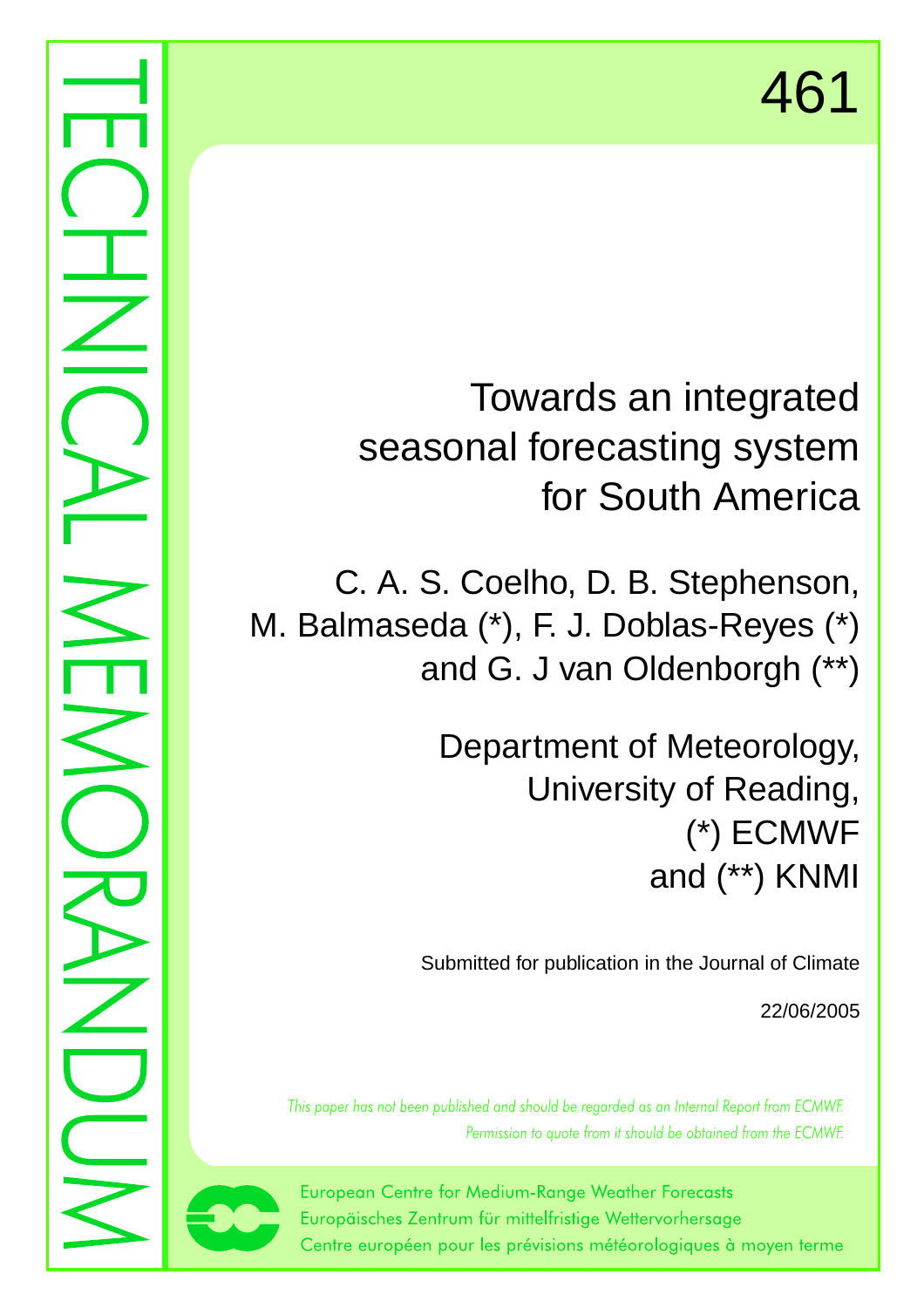Series: ECMWF Technical Memoranda

A full list of ECMWF Publications can be found on our web site under: <http://www.ecmwf.int/publications/>

Contact: library@ecmwf.int

#### c Copyright 2005

European Centre for Medium-Range Weather Forecasts Shinfield Park, Reading, RG2 9AX, England

Literary and scientific copyrights belong to ECMWF and are reserved in all countries. This publication is not to be reprinted or translated in whole or in part without the written permission of the Director. Appropriate non-commercial use will normally be granted under the condition that reference is made to ECMWF.

The information within this publication is given in good faith and considered to be true, but ECMWF accepts no liability for error, omission and for loss or damage arising from its use.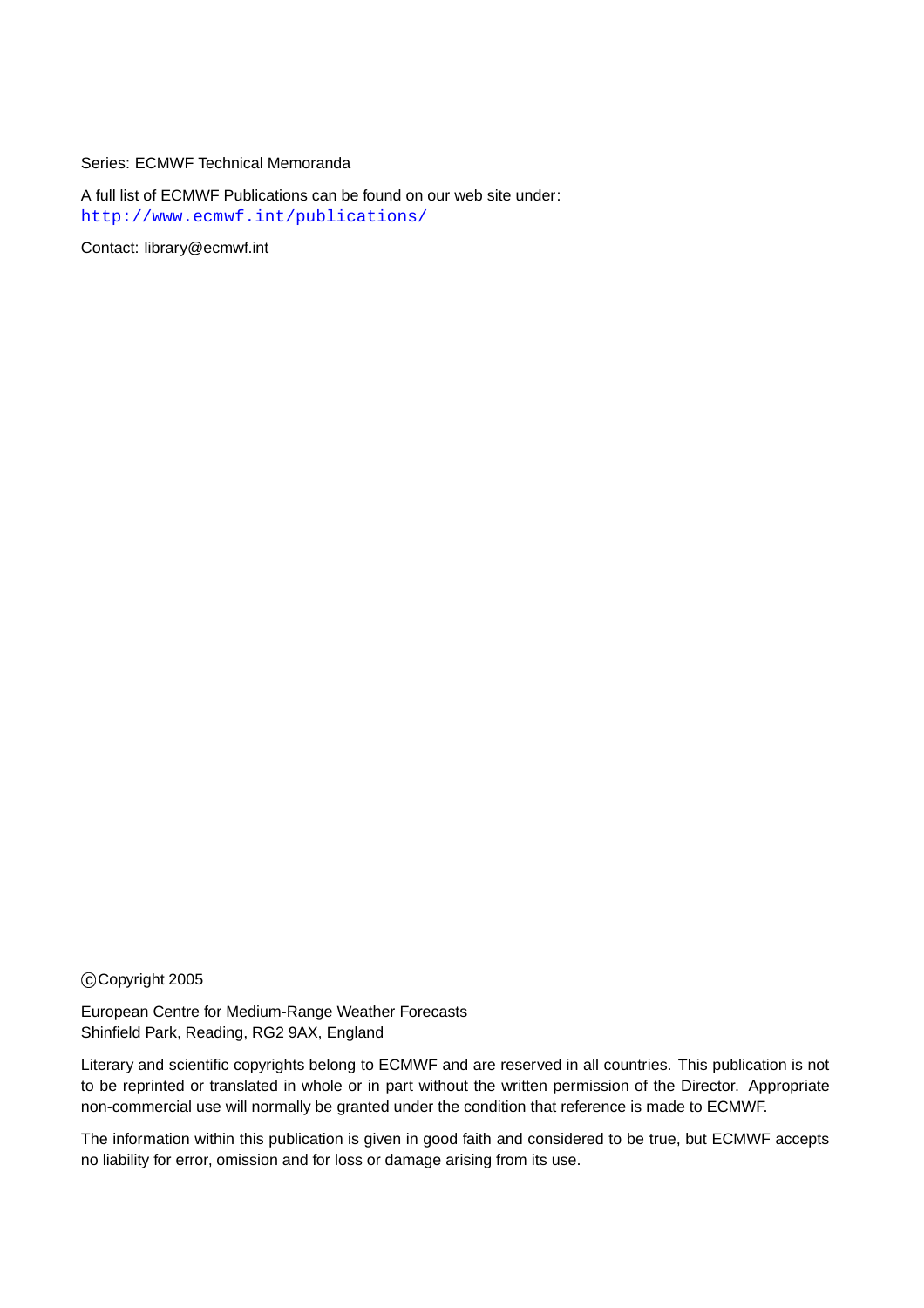#### **Abstract**

This study proposes an integrated seasonal forecasting system for producing improved and well-calibrated probabilistic rainfall forecasts for South America. The proposed system has two components: a) an empirical model that uses Pacific and Atlantic sea surface temperature anomalies as predictor for South American rainfall; and b) a multi-model system composed of three European coupled ocean-atmosphere models. Three-month lead austral summer rainfall predictions produced by the components of the system are integrated (i.e. combined and calibrated) using a Bayesian forecast assimilation procedure. The objective calibration and combination of empirical and multi-model coupled predictions makes this a first step towards an integrated forecasting system for issuing South American seasonal forecasts. The skill of empirical, coupled multi-model and integrated forecasts obtained with forecast assimilation is assessed and compared. This comparison reveals that the simple multi-model ensemble of the current generation of coupled models has comparable level of skill to that obtained using a simplified empirical approach. As for most regions of the globe, seasonal forecast skill for South America is low. However, when empirical and coupled multimodel predictions are combined and calibrated using forecast assimilation, more skillful integrated forecasts are obtained than with either empirical or coupled multi-model predictions alone. Both the reliability and resolution of the probability forecasts have been improved by forecast assimilation in several regions of South America. The tropics and the area of southern Brazil, Uruguay, Paraguay and northern Argentina have been found to be the two most predictable regions of South America during the austral summer. Skillful South American rainfall forecasts are generally only possible during El Niño or La Niña years rather than in neutral years.

## **1 Introduction**

South American seasonal forecasts are currently produced with either empirical (statistical) or physicallyderived dynamical models (see brief literature review in section 2). It is noteworthy, however, that seasonal forecasts provided by several different sources may be of no practical use for end-users. This is because endusers are usually interested in a single well-calibrated forecast of the event of their interest. Providing a finite set of forecasts from different models will not always help the decision making process of the end-user. Conversely, a single well-calibrated probability forecast that incorporates all available model prediction information may be more beneficial for end-users. The need of an objective method for combining different pieces of available forecast information in South America has recently been recognised by Berri and Antico (2005). This paper addresses and proposes a solution for this problem by objectively producing a single integrated (i.e. combined and calibrated) forecast of seasonal rainfall for South America that gathers prediction information from four different sources (three coupled ocean-atmosphere models and an empirical model).

Good quality seasonal forecasts are fundamental for local governments to plan their actions in order to minimize human and economical losses that may be caused by anomalous climate events such as those observed during El Niño-Southern Oscillation (ENSO) episodes. In South America these forecasts are useful for civil defence, agricultural, fishery and water resources (reservoir management) planning. Brazil, the largest and most populated country of South America, produces more than 90% of its electricity from hydropower stations<sup>[1](#page-2-0)</sup>, emphasising the need for good quality seasonal rainfall forecasts. The provision of improved seasonal rainfall forecasts could help the Brazilian government to better plan its management actions in order to have a more efficient control of its national electricity production program.

<span id="page-2-0"></span>Figure [1a](#page-3-0) shows the total annual mean rainfall for South America. Figure [1b](#page-3-0) shows the mean rainfall in austral summer defined here as November-December-January (NDJ). These figures show that a large amount of the

<sup>1</sup>For more information see http://www.ons.org.br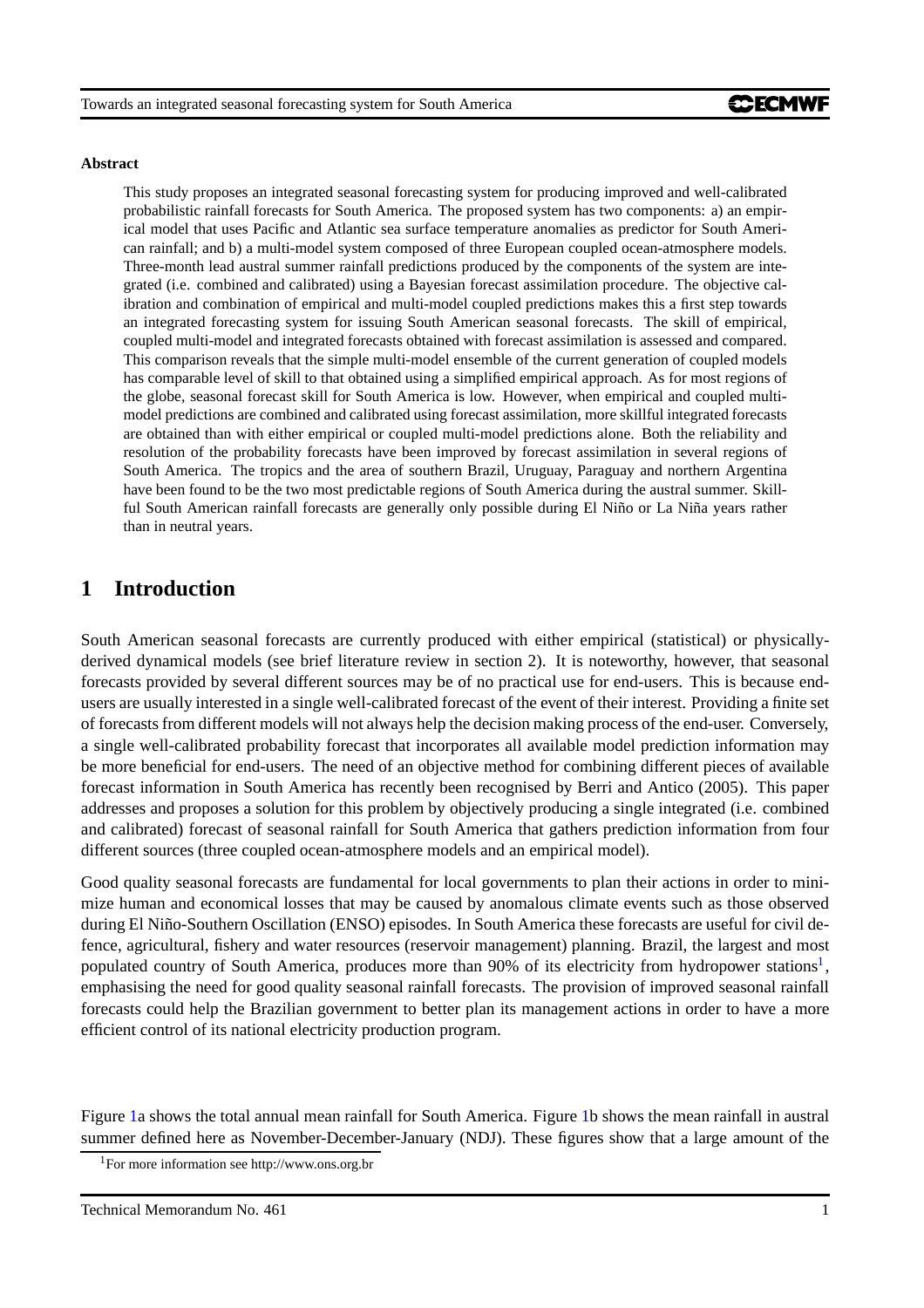

<span id="page-3-0"></span>Figure 1: a) Total annual mean rainfall. b) Total November-December-January mean rainfall. c) Annual total standard *deviation. d) November-December-January total standard deviation. Units are in millimetres. Climatological reference is 1948-2001.*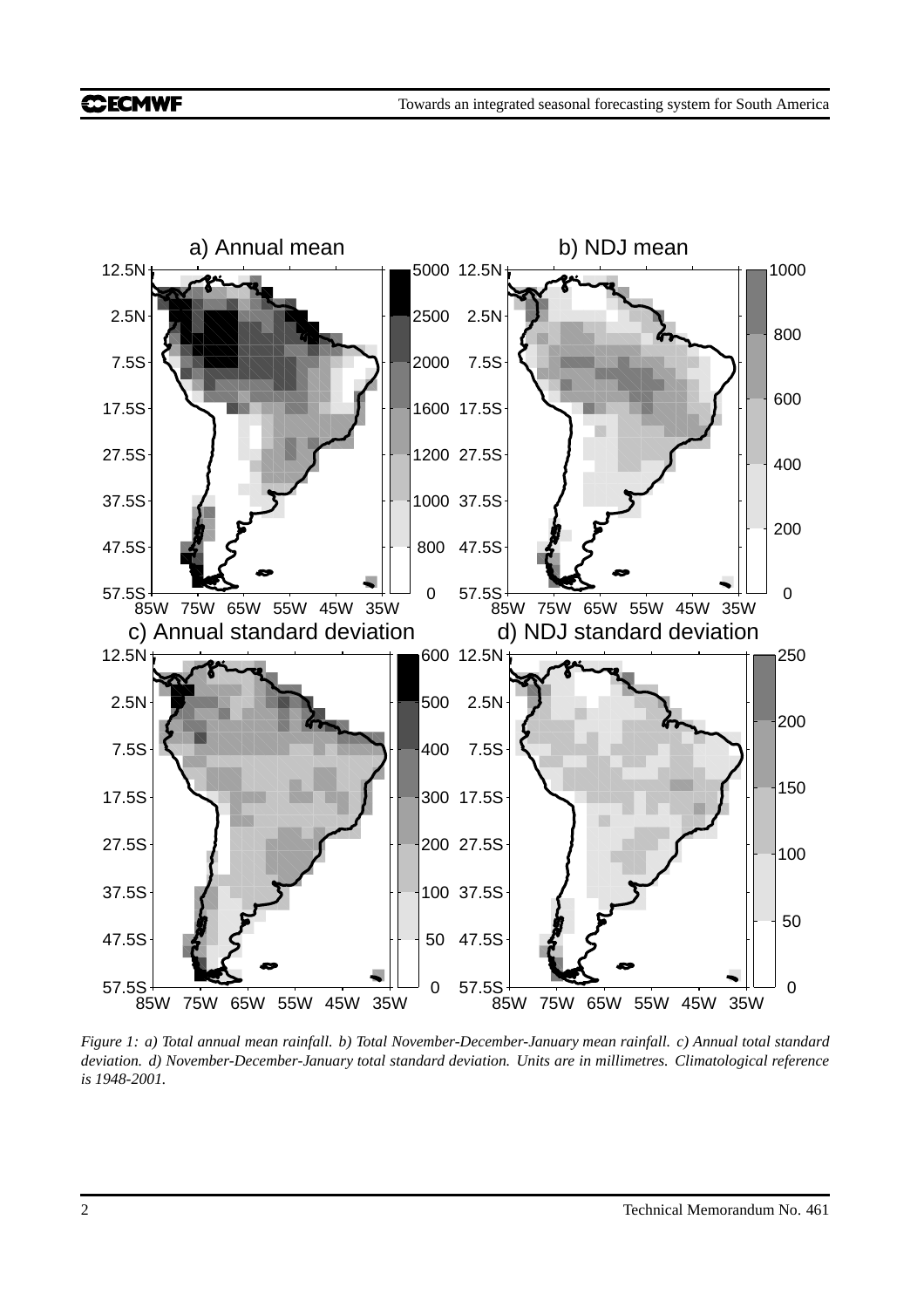total annual rainfall falls during the austral summer, which defines the wet season for of most South America. Tropical and southern South America have the largest annual and austral summer rainfall variability (Fig. [1c](#page-3-0)d). Although good quality dry season forecasts may be as important as wet season forecasts for some sectors, wet season forecasts are of most relevance for electricity generation. This study focusses on predictions of November-December-January total rainfall for South America produced with initial conditions of the first day of the preceding August (i.e. 3-month lead). These are the longest lead austral summer predictions that were available for investigation from the European Union funded project entitled Development of a European Multi-model Ensemble system for seasonal to inTERannual prediction (DEMETER<sup>[2](#page-4-0)</sup>) (Palmer *et al.* 2004). Therefore, all results shown in this paper are 3-month lead forecasts for November-December-January. Three-month lead traditional austral summer December-January-February forecasts could not be examined because DEMETER simulations have only been produced four times each year, starting on the first day of February, May, August and November.

South America is a region with strong atmospheric teleconnections linked to ENSO (Wallace and Gutzler 1981; Trenberth *et al.* 1998). Because of these teleconnections, there is promising skill in seasonal forecasts for some regions of South America. Figure [2](#page-5-0) shows La Niña and El Niño composites of austral summer South American rainfall. These figures illustrate regions strongly affected during ENSO events (shaded areas). During La Niña years, positive anomalies are observed in northern South America and negative anomalies are observed in southern/southeastern South America. This pattern is reversed during El Niño years. Seasonal forecasts in these regions have some predictive skill, as will be discussed in more detail later.

|         | Years                                                 |  |  |
|---------|-------------------------------------------------------|--|--|
| La Niña | 1964/65, 1970/71, 1971/72, 1973/74, 1974/75, 1975/76, |  |  |
|         | 1983/84, 1984/85, 1988/89, 1995/96, 1998/99, 1999/00, |  |  |
|         | 2000/01                                               |  |  |
| Neutral | 1959/60, 1960/61, 1961/62, 1962/63, 1966/67, 1967/68, |  |  |
|         | 1978/79, 1980/81, 1981/82, 1985/86, 1989/90, 1993/94, |  |  |
|         | 1996/97, 2001/02                                      |  |  |
| El Niño | 1963/64, 1965/66, 1968/69, 1969/70, 1972/73, 1976/77, |  |  |
|         | 1977/78, 1979/80, 1982/83, 1986/87, 1987/88, 1990/91, |  |  |
|         | 1991/92, 1992/93, 1994/95, 1997/98                    |  |  |

Table 1: La Niña, neutral and El Niño years occurred during 1959-2001 as defined by the Climate Prediction Center *(http://www.cpc.noaa.gov/).*

Climate model predictions usually produced at coarse  $2.5^\circ \times 2.5^\circ$  resolution are not able to (and are not expected to) simulate the observed climate perfectly. This problem is further aggravated by the lack of comprehensive observational datasets to initialise the models appropriately and the lack of a complete physical understanding of the climate system. All this limitations contribute for uncertainties in climate predictions and therefore calibration against past observations is required. To our knowledge, no studies have been published with the aim of improving the quality of South America physically-derived climate model seasonal predictions by statistical calibration based on past observations. Most previous studies (e.g. Cavalcanti *et al.* 2002; Marengo *et al.* 2003; Moura and Hastenrath 2004) investigated the ability of atmospheric general circulation models forced with observed sea surface temperature in simulating climatological features such as the annual and seasonal

<span id="page-4-0"></span> ${}^{2}$ For more information about this project refer to http://www.ecmwf.int/research/demeter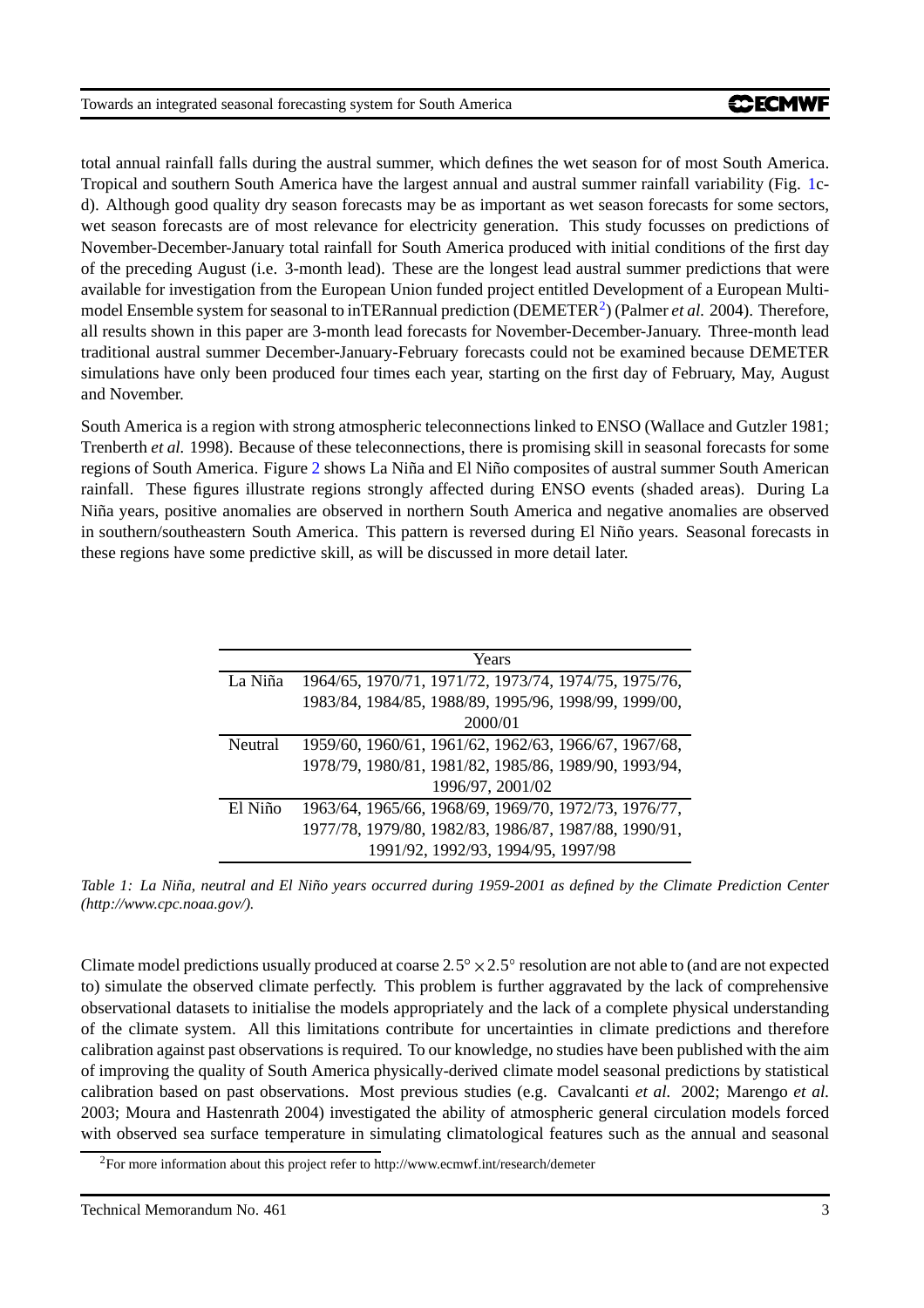## **CHECMWF**



<span id="page-5-0"></span>Figure 2: November-December-January a) La Niña and b) El Niño composites for those years listed in Table 1. Composites are given by the quantity  $c=\left(\frac{\bar{y}_*}{\bar{y}}-1\right)$  100%, where  $\bar{y}_*$  is the mean November-December-January rainfall of La Niña and El Niño years of Table 1 and  $\overline{y}$  is the 1948-2001 mean November-December-January rainfall. Regions with positive anomalies (i.e.  $\bar{y}_* > \bar{y}$ ) have the quantity  $c > 0$ . Regions with negative anomalies (i.e.  $\bar{y}_* < \bar{y}$ ) have the quantity  $c < 0$ .

cycles of rainfall for some regions of South America. These studies have identified systematic forecast errors, yet have not suggested approaches for correcting these errors so as to improve the forecasts. The errors arise from a combination of factors such as the chaotic evolution of the atmosphere, errors in the initial conditions of the model, and errors in model formulation/parameterisation. This study uses a Bayesian approach for statistical calibration of coupled model South American rainfall seasonal predictions.

We present a new integrated rainfall seasonal forecasting system for South America that consists of an empirical model and a coupled multi-model ensemble prediction system. Integrated forecasts are produced using a probabilistic Bayesian forecast assimilation procedure (Coelho 2005; Stephenson *et al.* 2005). Appendix A provides more information about Bayesian forecast assimilation. This procedure allows the production of wellcalibrated reliable probability estimates of rainfall by statistically correcting model errors based on past history of predictions and observations. It also allows the combination of forecasts produced by different sources, and is used here for combining both empirical and coupled multi-model predictions. The resulting combined and calibrated forecasts are summarized by the mean and the variance of a normal (Gaussian) distribution at each grid point. Seasonal averages of rainfall over several regions of South America are found to be close to following a normal distribution (see Fig. 3).

A particular aim of this study is to answer the question of whether or not forecasts produced by the proposed integrated system are better than those produced by a simple empirical model or by the simple multi-model ensemble alone. In order to address these questions, the skill of predictions produced by each individual component of the proposed integrated system is compared to the skill of the integrated forecasts.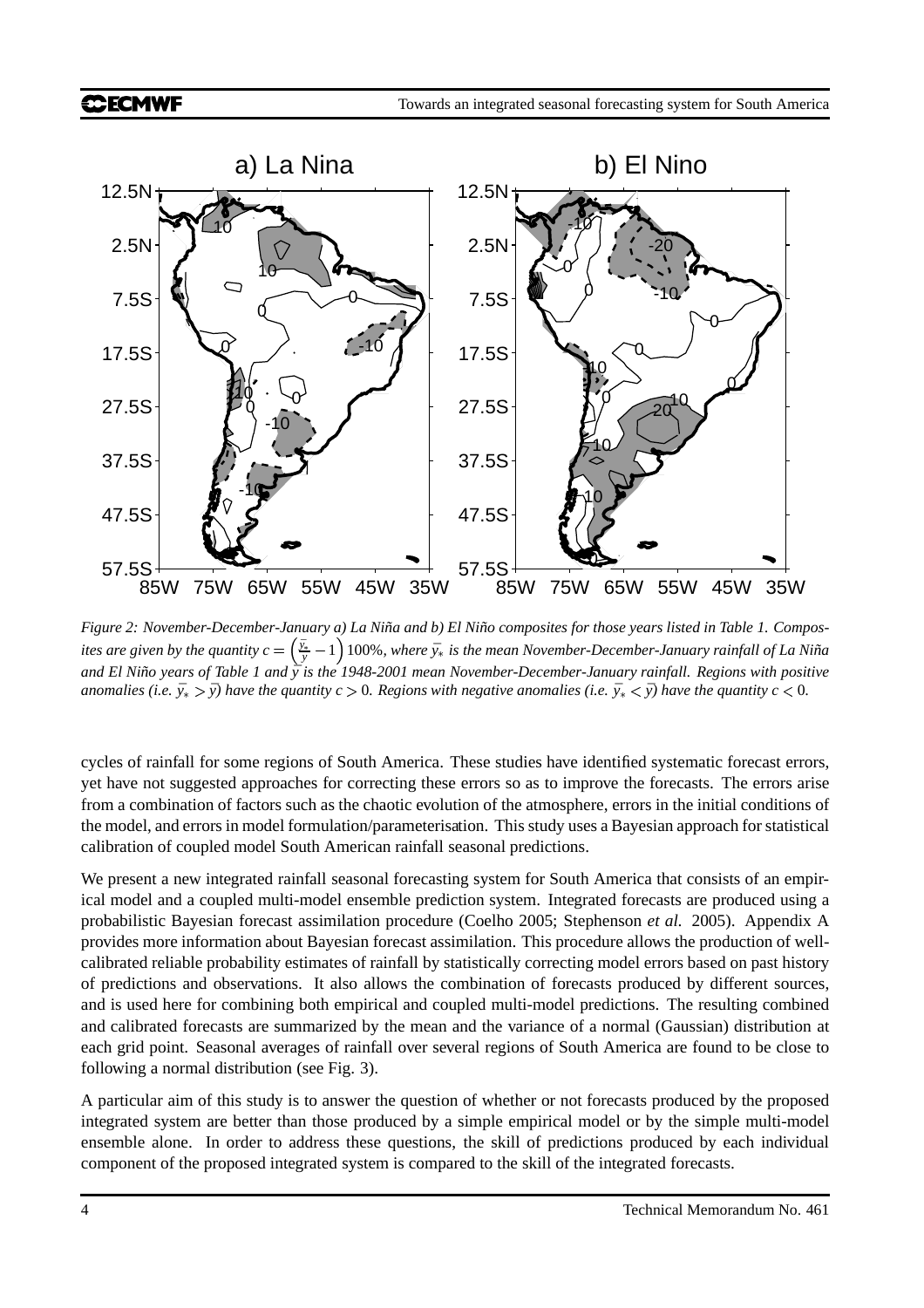Section 2 reviews the current state of South American rainfall seasonal forecasting and introduces the idea of combining all available prediction information in order to produce the best possible estimate of the future likely climate conditions. Section 3 briefly introduces and describes the two components of the proposed integrated system. Section 4 describes how predictions are objectively combined and calibrated in the proposed integrated system. The skill of combined and calibrated forecasts of the integrated system as well as empirical and multimodel ensemble predictions alone are assessed and compared in section 5. Finally, section 6 concludes the paper with a summary of the major findings and a discussion of possible future areas of research.

## **2 Review of South American rainfall seasonal forecasting**

Several studies have used atmospheric general circulation models forced with observed sea surface temperatures to simulate seasonal rainfall over South America (e.g. Folland *et al.* 2001; Cavalcanti *et al.* 2002; Marengo *et al.* 2003; Moura and Hastenrath 2004). These studies have demonstrated that atmospheric models have some predictive skill when forecasting rainfall in the tropical region of South America and over the southern part of Brazil, Uruguay, Paraguay and northeastern Argentina. All other areas of South America showed poor predictive skill. They all found that forecast skill is highly conditioned on the presence of ENSO events, with neutral years having less predictive skill. Both tropical South America and the southern region of Brazil, Uruguay, Paraguay and northeastern Argentina have strong ENSO signals (Fig. 2).

Studies by Pezzi *et al.* (2000), Folland *et al.* (2001), Greischar and Hastenrath (2000) and Martis *et al.* (2002) have developed empirical models that relate observed rainfall to sea surface temperature over the Atlantic and Pacific oceans as well as the meridional surface wind component over the tropical Atlantic. These models have been used to predict seasonal rainfall over the south and northeast regions of Brazil and the Netherlands Antilles. Empirical models have been primarily developed for these regions because of the higher predictability of these regions compared to the other areas of South America (Cavalcanti *et al.* 2002; Marengo *et al.* 2003). Empirically based rainfall predictions for the northeast region of Brazil are skillful during the period March-April-May, which is the rainy season for most parts of this region (Greischar and Hastenrath 2000; Folland *et al.* 2001; Moura and Hastenrath 2004). The empirical predictions of Pezzi *et al.* (2000) for the south of Brazil are generally less skillful than the predictions for the northeast region of Brazil, and El Niño years were found to be more predictable than neutral and La Niña years. It is worth noticing, however, that the majority of these studies produced deterministic forecasts. Very little effort has been put into producing probabilistic rainfall seasonal forecasts for South America, emphasizing that this is an area of research that deserves further attention. This paper produces probabilistic rainfall seasonal forecasts for South America.

The comparative skill of physically-derived dynamical and empirically based seasonal predictions of South American rainfall has not been fully explored, and further systematic comparisons are desirable (Moura and Hastenrath 2004). Only a few comparison studies (Folland *et al.* 2001; van Oldenborgh *et al.* 2005; and Moura and Hastenrath 2004), focussing on rainfall forecasts for South America have been carried out. Van Oldenborgh *et al.* (2005) concluded that physically-derived dynamical predictions slightly outperform empirical predictions over tropical South America, northeast Brazil and Uruguay in December-January-February. Folland *et al.* (2001) and Moura and Hastenrath (2004) focussed on rainfall forecasts for the northeast of Brazil and concluded that physically-derived dynamical predictions do not outperform empirically based predictions. Their conclusions are in accordance with other comparative skill assessment studies for other target regions outside South America (e.g. Barnston *et al.* 1999; Anderson *et al.* 1999). Section 5 of this paper will contribute to this skill comparison exercise. We compare the skill of an empirical model that uses observed Pacific and Atlantic sea surface temperature anomalies to predict South American austral summer rainfall anomalies, with the skill of 3-month lead austral summer rainfall anomalies predictions produced by a coupled multi-model ensemble for the period 1959-2001. The empirical model developed in this study differs from those of previous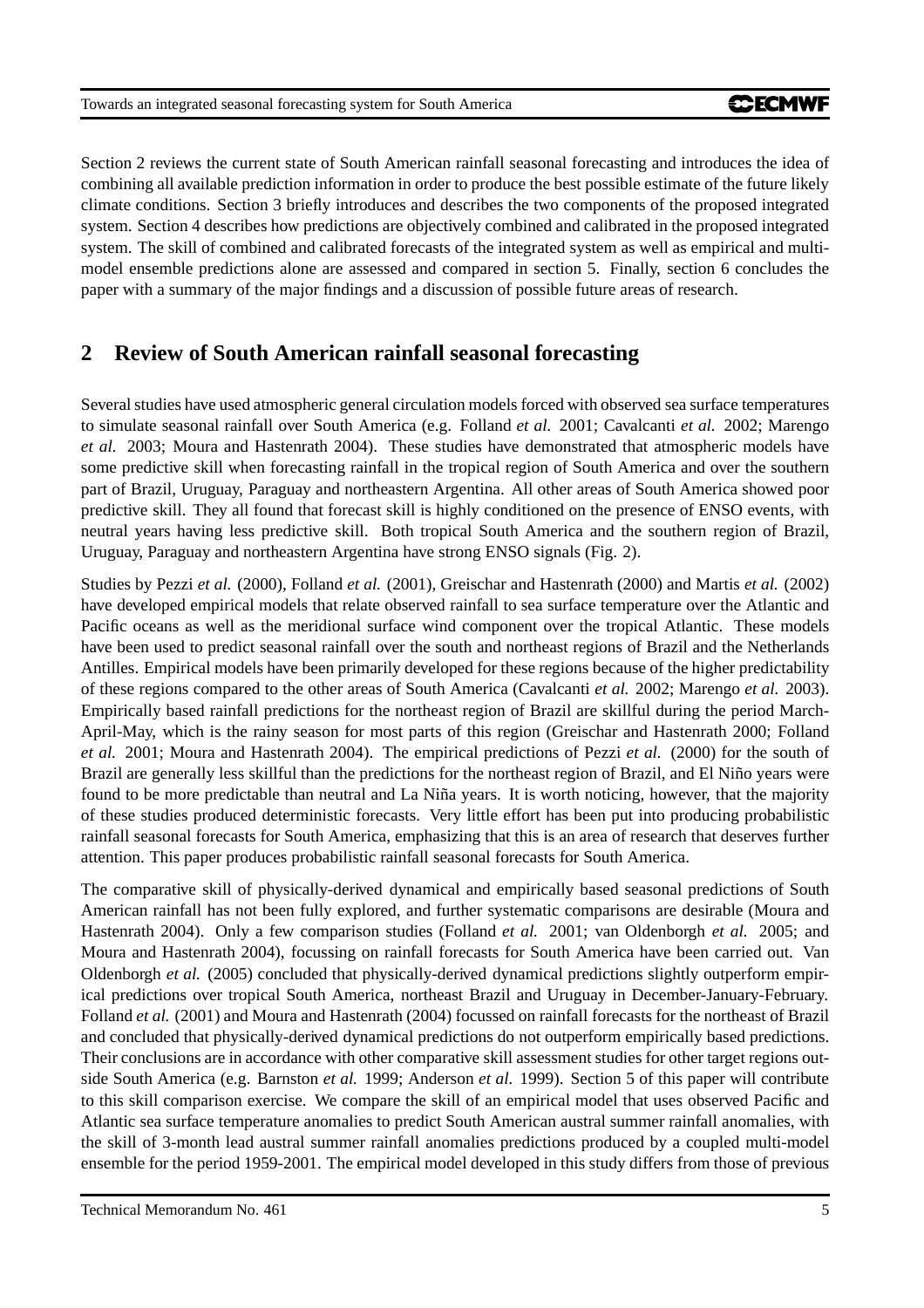studies (Greischar and Hastenrath 2000; Pezzi *et al.* 2000; Folland *et al.* 2001; Moura and Hastenrath 2004) in that it predicts rainfall anomalies for the entire South American continent, while the previous studies focussed only on specific sub-regions.

Combining the predictions from these two approaches can help yield better forecasts of future climate. The International Research Institute for Climate Prediction (IRI) subjectively combines physically-derived dynamical and empirically based seasonal predictions for several continental regions (Barnston *et al.* 2003). Objective combination has still not been implemented operationally by any seasonal climate prediction centre. This study demonstrates an objective forecast assimilation scheme for combining physically-derived coupled model and empirically based predictions of South American rainfall anomalies. The skill of integrated forecasts obtained with forecast assimilation is shown to exceed the skill of each individual prediction approach.

## **3 Empirical and coupled model predictions**

## **3.1 Empirical prediction model**

South America is bordered by the Pacific and Atlantic oceans. Surface conditions of these two oceans are potential sources of predictability for South American climate (Moura and Shukla 1981; Mechoso *et al.* 1990; Marengo 1992; Nobre and Shukla 1996; Diaz *et al.* 1998; Uvo *et al.* 1998; Barros and Silvestri 2002; Coelho *et al.* 2002; Peagle and Mo 2002 among others). These studies have identified regions of South America where rainfall is sensitive to sea surface temperature anomalies in the Pacific and Atlantic oceans. This section exploits these relationships by using a lagged regression empirical model based on maximum covariance analysis (MCA) (von Storch and Zwiers 1999) – sometimes referred to as singular value decomposition (SVD). This empirical model uses May-June-July (MJJ) Pacific and Atlantic sea surface temperature anomalies (140*o*E-10*o*E; 15*o*N-60*o*S) as predictors for South American rainfall anomalies of the following November-December-January during 1959-2001. The previous season May-June-July is used for consistency with the initial conditions of the first day of August that are used by the three DEMETER coupled models here investigated to predict November-December-January rainfall (see section 3b). In this way both empirical and coupled models use initial conditions observed up until the last day of July. Sea surface temperature anomalies were obtained from ERA-40 reanalysis (ECMWF 40 years reanalysis project, Uppala *et al.* 2005). ERA-40 provides global analysis of variables for the atmosphere and land for the period 1958-2001. More information is available at http://www.ecmwf.int/research/era/. Precipitation anomalies were obtained from the 50-year 1950-2001 global monthly precipitation reconstruction over land (PREC/L) version 1.0 dataset<sup>[3](#page-7-0)</sup> (Chen *et al* 2002), which is based on gauge observations. These datasets have been chosen because they are among the most complete with the longest records available for climate research.

A simple way to predict a South American rainfall anomaly *y* uses multivariate linear regression on the preceding sea surface temperature anomaly *z*:

$$
y = M(z - z_0) + \varepsilon_T \tag{1}
$$

where *y* is a *q*-dimensional vector, *z* is a *p*-dimensional vector,  $z_0$  is a *p*-dimensional bias vector, *M* is a  $p \times p$ matrix of parameters and  $\varepsilon_T$  is a (multivariate) normally distributed error with zero mean and  $q \times q$  error covariance matrix *T*. The equation can be written as the following probability model:

$$
y|z \sim N(M(z-z_0),T), \qquad (2)
$$

<span id="page-7-0"></span><sup>3</sup>Available at ftp://ftp.ncep.noaa.gov/pub/precip/50yr/gauge/2.5deg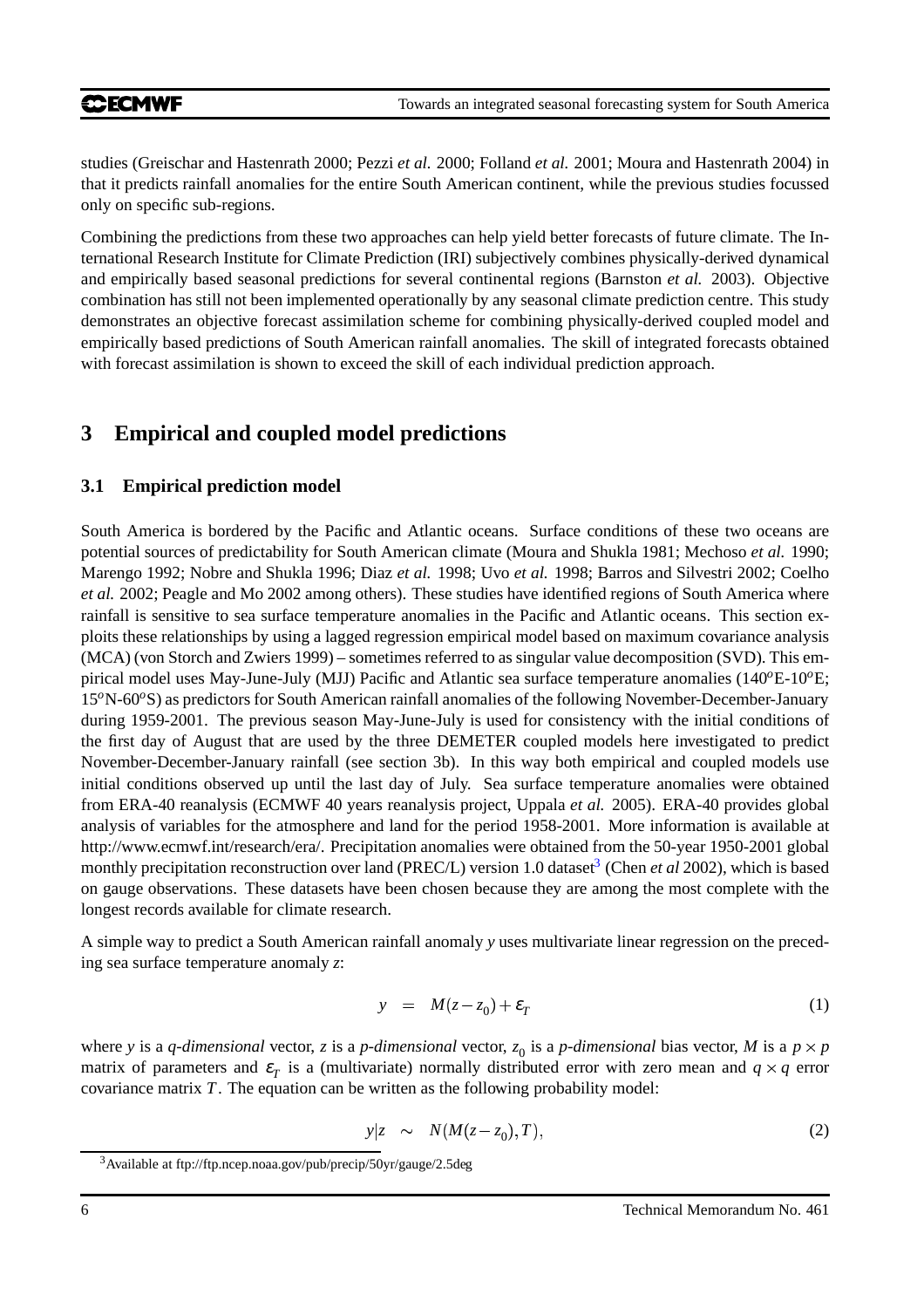where the standard statistical symbol '|' denotes "given" (conditional upon) and  $\sim N(.)$  means (multi-variate) normally distributed.

The normality assumption is generally valid for seasonal rainfall anomalies. Figure 3a shows the Yule-Kendall skewness statistics for seasonal mean rainfall anomalies. This statistics provides a resistant measure of asymmetry of the distribution and is defined as

$$
\gamma = \frac{y_{0.25} - 2y_{0.5} + y_{0.75}}{y_{0.75} - y_{0.25}},
$$
\n(3)

where  $y_{0.25}$ ,  $y_{0.5}$  and  $y_{0.75}$  are the lower quartile, the median and the upper quartile of *y*, respectively. Several regions of South America have γ close to zero, indicating that seasonal mean rainfall anomalies for these regions are closely approximated by a normal distribution. The normality assumption substantially simplifies both modelling and parameter estimation.

The matrices  $M$  and  $T$  and the bias vector  $z_0$  can be obtained using ordinary least squares estimation:

$$
\hat{M} = S_{yz} S_{zz}^{-1} \tag{4}
$$

$$
\hat{T} = S_{yy} - S_{yz} S_{zz}^{-1} S_{yz}^T \tag{5}
$$

$$
\hat{z}_0 = -(\overline{\mathbf{y}} - \overline{\mathbf{z}}M^T)M(M^TM)^{-1} \tag{6}
$$

where  $S_{zz}$  is the  $(p \times p)$  covariance matrix of sea surface temperature anomalies,  $S_{yy}$  is the  $(q \times q)$  covariance matrix of rainfall anomalies, and  $S_{yz}$  is the  $(q \times p)$  cross-covariance matrix. Overbars denote time means of *y* and *z*,  $X<sup>T</sup>$  denotes the transpose of matrix *X* and  $X<sup>-1</sup>$  the inverse of matrix *X*. The common period of rainfall and sea surface temperature anomalies used for estimation in this study is 1959-2001 ( $n = 43$  summers).

Reliable parameter estimation is difficult because of the large dimensionality of gridded data sets (e.g. *p*=2761 grid points of sea surface temperature anomalies over the Pacific and Atlantic and *q*=312 grid points of rainfall anomalies over South America) and the strong dependency between values at neighbouring grid points. Poor conditioning of matrices such as *Szz* makes parameter estimation unreliable. This problem can be circumvented using multivariate dimension reduction techniques to reduce the dimensionality of the data sets. Instead of considering grid point variables, one can project the data onto a small set of leading spatial patterns to obtain a small number of indices. In the example presented here, MCA has been used to extract leading co-varying modes of sea surface temperature and rainfall anomalies. See Stephenson *et al.* (2005) for an explanation of other dimensional reduction techniques that can be used to improve parameter estimation. A large number of MCA modes have been retained and tested. It was found that MCA with 6 modes gave the best cross-validated forecast results, which are hereafter shown in this paper. The first 6 modes account for 84.8% of the squared covariance between sea surface temperature and rainfall anomalies. Figure 4 shows the squared covariance fraction (SCF) as a function of the number of modes for the MCA between sea surface temperature and rainfall anomalies. This figure reveals that the SCF drops monotonically until 6 modes. After 6 modes a very small amount of the squared covariance is accounted for by each additional MCA mode.

Figure [5](#page-11-0) shows correlation maps (spatial patterns) and the expansion coefficients (time series) of the first mode of the MCA analysis between the sea surface temperature anomalies over the Pacific and Atlantic oceans and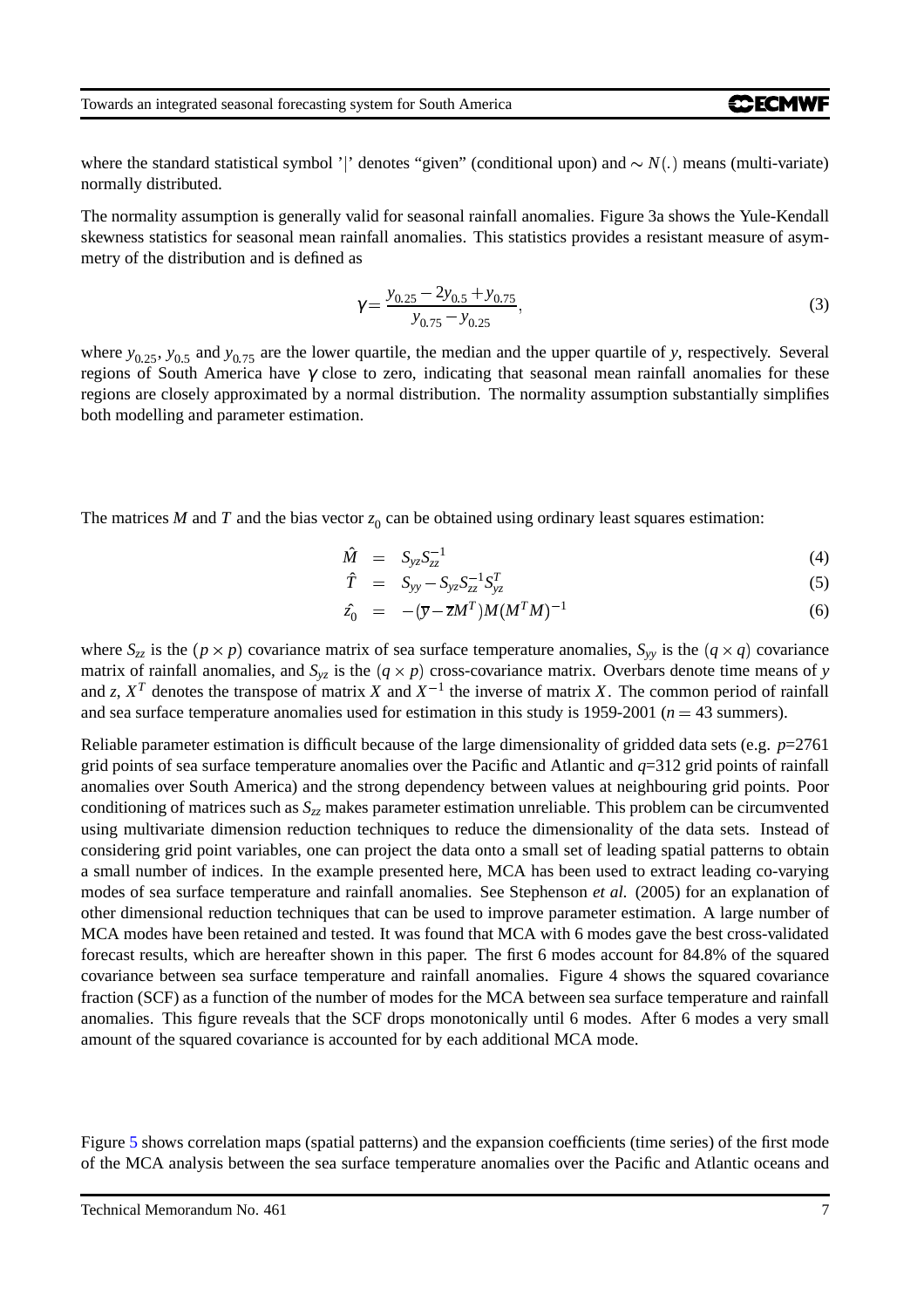

*Figure 3: November-December-January 1959-2001 Yule-Kendall skewness statistics* γ *of rainfall anomalies. a) Observations, b) CNRM, c) ECMWF and d) UKMO coupled model predictions.*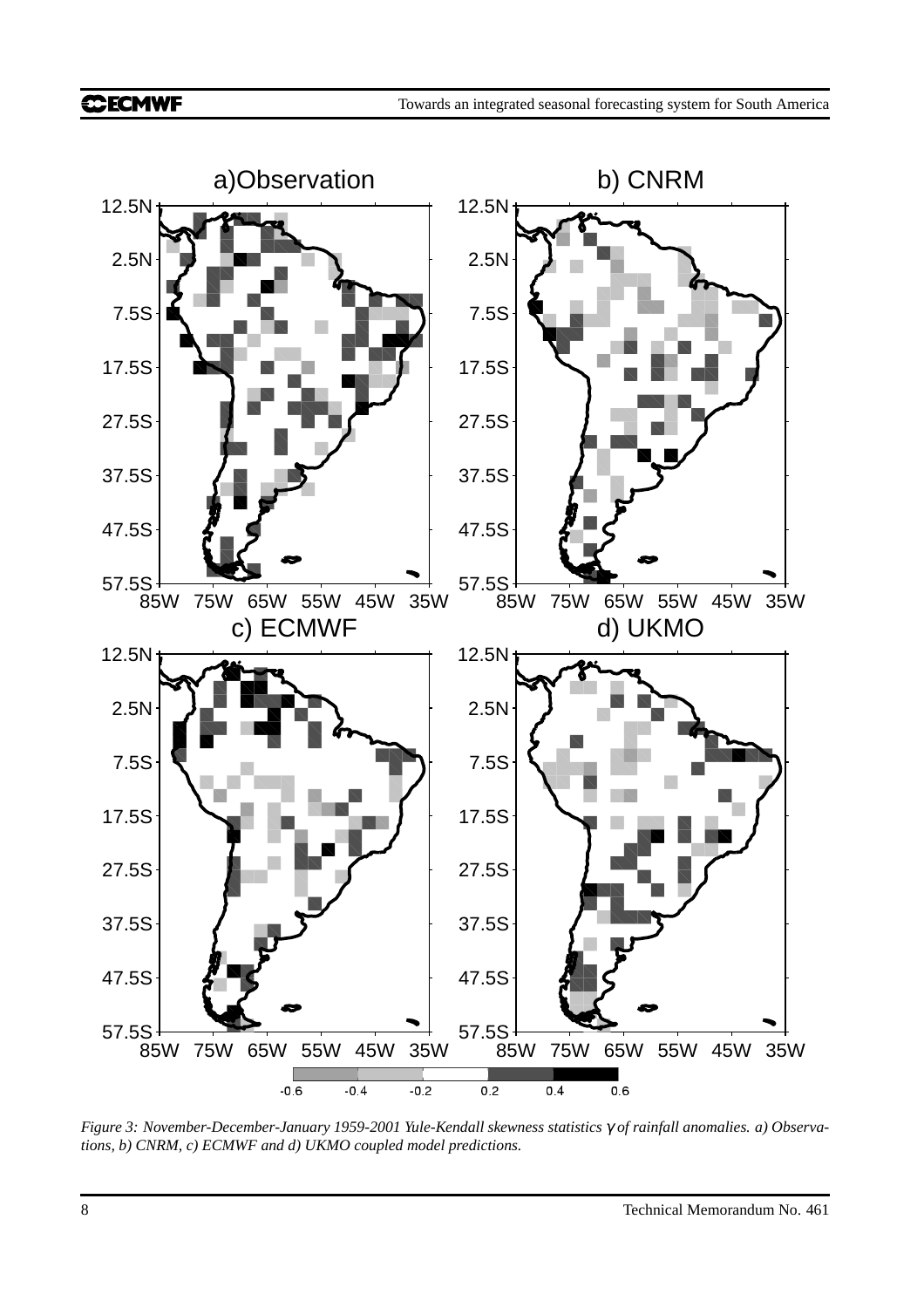

Figure 4: Squared covariance fraction as a function of the number of modes for the MCA between observed May-June-*July sea surface temperature and observed November-December-January South America rainfall anomalies for the period* 1959-2001. The first 6 modes accont for 84.8% of the covariance between observed sea surface temperature and observed *rainfall anomalies.*

the South American rainfall anomalies over the period 1959-2001. Correlation maps are obtained by correlating the expansion coefficient time series of one field (e.g. rainfall) with the observed grid point values of the other field (e.g. sea surface temperature). Correlations with magnitude greater than 0.3 are statistically significant at the 5% level using a two-sided Student's t-test. This first mode accounts for a large amount (51.5%) of the squared covariance between sea surface temperature and rainfall. The sea surface temperature pattern (Fig. 3a) shows basin-wide correlations in the equatorial Pacific related to ENSO. Warm (El Niño) years are evident as positive peaks in the time series of Fig. [5c](#page-11-0) and cold (La Niña) years are evident by minima in these time series. The rainfall pattern (Fig. [5b](#page-11-0)) has negative correlations over northern South America and positive correlations over southern Brazil, Uruguay, Paraguay, northern Argentina and Ecuador. This figure reveals a dipole pattern that during El Niño years is marked by deficit of rainfall in northern South America and excess of rainfall in southern Brazil, Uruguay, Paraguay and northern Argentina. During La Niña years this pattern is reversed. A similar ENSO pattern to Fig. [5](#page-11-0) has been identified by Ropelewski and Halpert (1987; 1989), Kiladis and Diaz (1989) and Peagle and Mo (2002) and is in accordance with the ENSO composites shown in Fig. [2.](#page-5-0) The second and the third MCA modes (not shown) account for 14.7% and 7.2% of the squared covariance, respectively, and relate sea surface temperature variability in the Atlantic ocean and rainfall over South America. The second mode has positive correlation between sea surface temperatures in the equatorial Atlantic and rainfall over the northeast region of Brazil. The third mode positively relates sea surface temperatures over a large area of the Atlantic with rainfall over central and northwestern South America.

The empirical predictions (EMP) are performed as follows:

1. To avoid artificial skill, the model parameters are estimated for each summer using only data for all the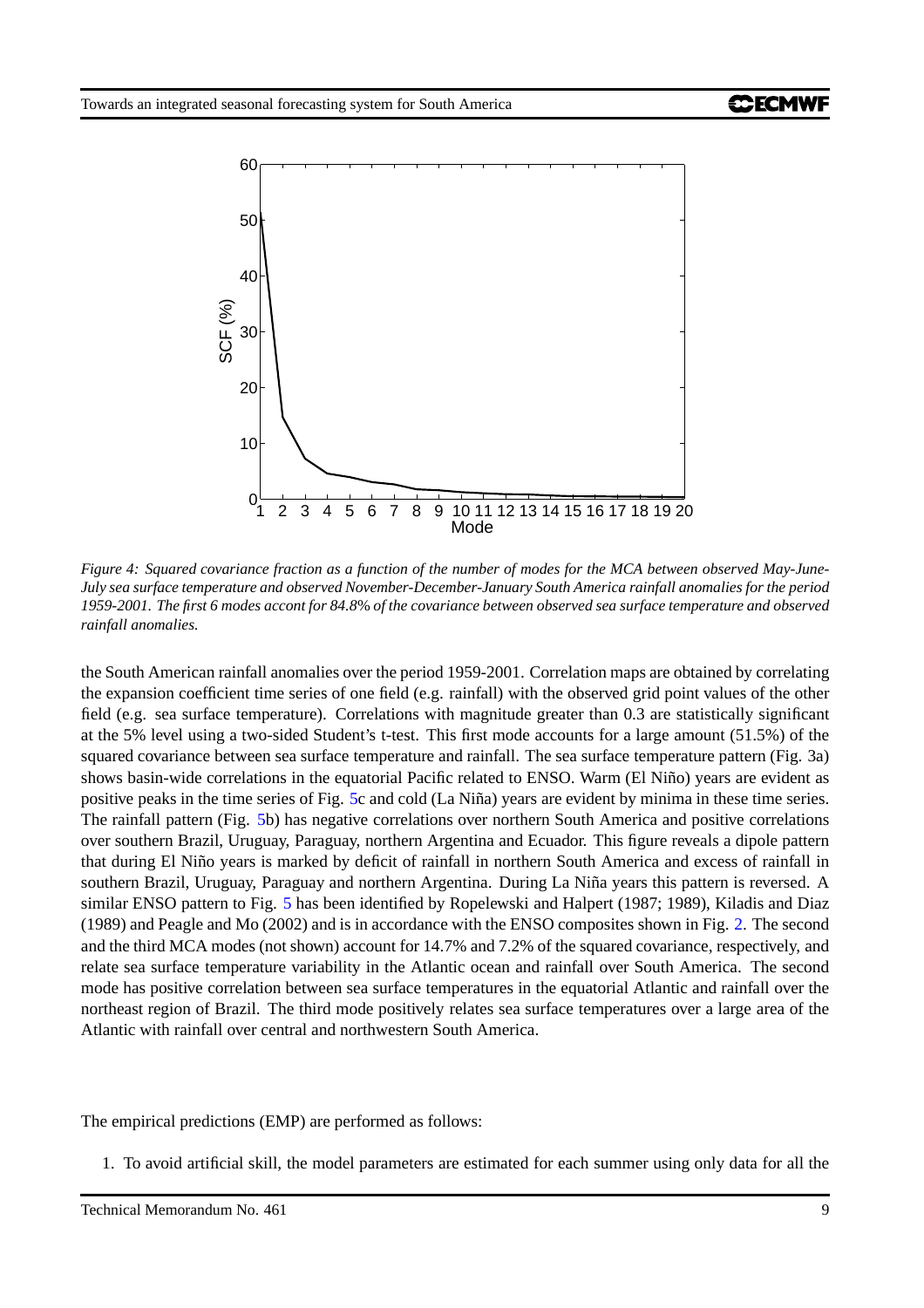

<span id="page-11-0"></span>Figure 5: First MCA mode between MJJ sea surface temperature anomalies and NDJ South America rainfall anomalies for the period 1959-2001. The squared covariance fraction (SCF), which indicates the percentage of the total squared *covariance between MJJ sea surface temperature anomalies and NDJ South America rainfall anomalies explained by* this mode, is 51.5%. a) sea surface temperature (SST) correlation pattern. b) Rainfall correlation pattern. c) Expansion coefficients (time series) of SST (dashed line) and rainfall (solid line). The correlation r between these two time series is *indicated in panel c.*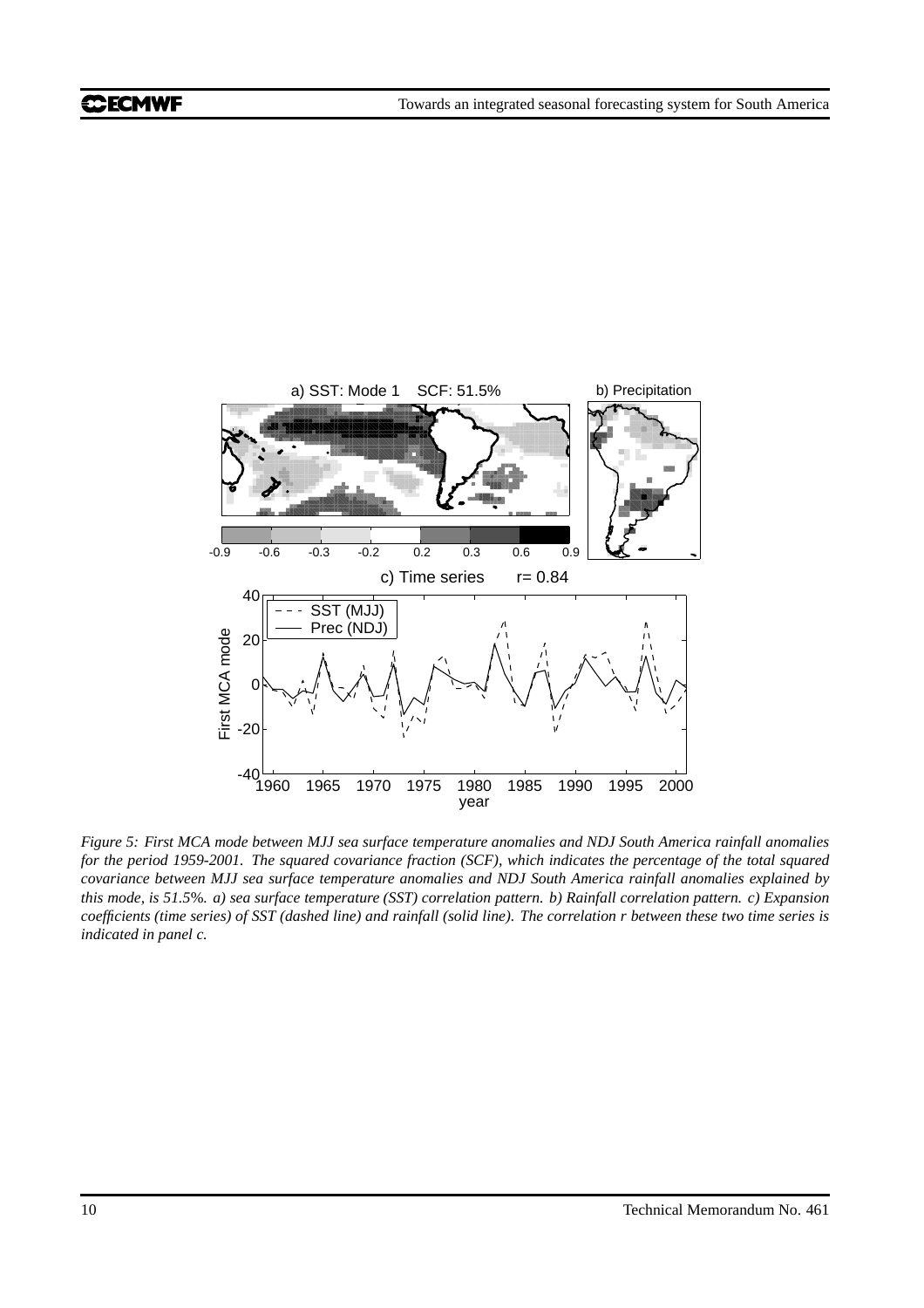other summers (cross-validation).

- 2. Time means are subtracted from the  $n-1$  sea surface temperature and rainfall observations to make anomalies stored in a  $(n - 1 \times q)$  data matrix *Y* and a  $(n - 1 \times p)$  data matrix *Z*, respectively.
- 3. An SVD analysis is performed of the matrix  $Y^T Z$  to determine the leading MCA modes *U* and *V* in  $Y^T Z = U \Sigma V^T$ .
- 4. A multivariate regression of the *k*-leading MCA rainfall and sea surface temperature modes is performed in order to estimate  $M$ ,  $z_0$ , and  $T$ .
- 5. The estimated quantities  $M$ ,  $z_0$ , and  $T$  are then used to predict the rainfall anomalies for the removed year using the sea surface temperature anomalies available for that year.

### **3.2 Coupled multi-model ensemble predictions**

An ensemble forecast of an individual coupled model samples uncertainties in the initial conditions used to produce the forecast. Uncertainties in the model formulation are not sampled by this single-model ensemble approach. However, different models use different numerical and parameterisation schemes to represent mathematically the same physical processes. The multi-model ensemble, consisting of ensemble predictions produced by different climate research institutions, helps sample uncertainties due to model formulation.

The multi-model forecasting system used here consists of the three state-of-the-art European coupled oceanatmosphere models listed in Table [2.](#page-12-0) These models were run as part of the DEMETER project at ECMWF (Palmer *et al.* 2004; Hagedorn *et al.* 2005) to produce multi-model ensemble hindcasts (i.e. retrospective forecasts produced after the events are observed) for the period 1959 to 2001 (43 years). In fact a total of seven coupled models were run in DEMETER. The reason for using only predictions of the three models of Table [2](#page-12-0) is because they produced the longest time series of hindcasts. The coupled models were run four times per year, starting on the 1st day of February, May, August and November at 00:00 GMT. A nine member ensemble forecast was made for each coupled model for the following six months. Wind stress and sea surface temperature perturbations were used to generate the ensemble members for each model. Atmospheric and land-surface initial conditions were taken from the ERA-40 reanalysis. All model predictions were bi-linearly interpolated onto the same  $2.5^{\circ} \times 2.5^{\circ}$  grid. More details of the experiments are described in Palmer *et al.* (2004) and Hagedorn *et al.* (2005).

| Institution                                     | Acronym      | Country       |
|-------------------------------------------------|--------------|---------------|
| Météo-France                                    |              |               |
| (Centre National de Recherches Météorologiques) | <b>CNRM</b>  | France        |
|                                                 |              |               |
| European Centre for Medium-Range Weather        | <b>ECMWF</b> | International |
| <b>Forecasts</b>                                |              | organisation  |
|                                                 |              |               |
| United Kingdom Met Office                       | UKMO         | U K           |

<span id="page-12-0"></span>*Table 2: Three European coupled ocean-atmosphere models used for producing seasonal forecasts for South America.*

The 27 member ensemble of the three coupled models of Table [2](#page-12-0) is used here to produce predictions of austral summer rainfall for South America. These predictions are obtained by computing the ensemble mean and variance of all members of the ensemble and are referred to as coupled multi-model ensemble predictions (ENS) or simply multi-model predictions.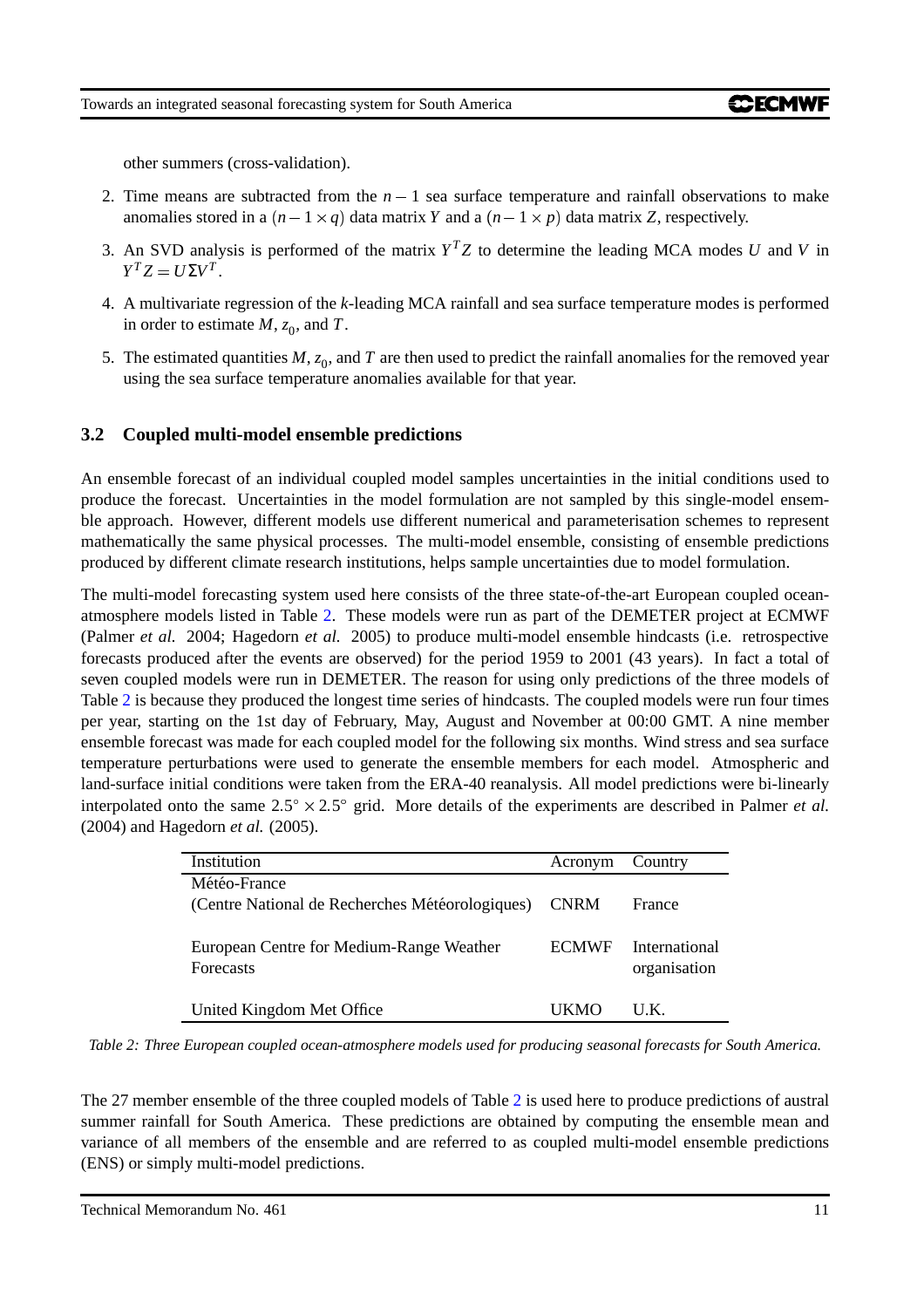## **CCECMWF**

## **4 Calibration and combination of forecasts**

The objective forecast assimilation procedure of Coelho (2005) and Stephenson *et. al.* (2005) is used here for the calibration and combination of South American rainfall anomaly predictions produced by:

- the three DEMETER coupled models listed in Table [2;](#page-12-0) and
- the empirical model of section 3a.

A useful feature of forecast assimilation is that it allows predicted patterns to be shifted spatially in order to correct for model biases in coupled model predictions. In other words, the procedure accounts for inter-grid point dependencies, whereas the combination methods used by Rajagopalan *et al.* (2002), Mason and Mimmack (2002) and Robertson *et al.* (2005) are performed at grid points individually. Appendix A summarises the forecast assimilation procedure.

Three different forecast experiments have been produced with forecasts assimilation:

 *Integrated forecasts* produced with prior distribution estimated using rainfall observations over the calibration period 1959-2001; and using empirical predictions in addition to coupled model predictions in the forecast assimilation procedure. In other words, the matrix of forecasts used in forecast assimilation consisted of predictions of the three DEMETER coupled models in addition to empirical model predictions (see Appendix A for further details)

 *Integrated forecasts with empirical prior* produced with empirical predictions as estimates of the prior distribution; and only the three DEMETER coupled model predictions are used in the forecast assimilation procedure

 *Coupled model integrated forecasts* produced with prior distribution estimated using rainfall observations over the calibration period 1959-2001; and only the three DEMETER coupled model predictions are used in the forecast assimilation procedure. Note that these forecasts do not incorporate empirical predictions.

The second and third experiments above have been performed as sensitive tests for the first experiment. The second experiment was designed to check whether or not the use of empirical predictions as estimates for the prior distribution could provide better quality forecasts than integrated forecasts of the first experiment. The third experiment aimed to check if the exclusion of empirical predictions of the first experiment would impact in gain or loss of forecast skill. Results indicate that integrated forecasts obtained in the first experiment have slightly better skill than the forecasts of the other two experiments. For this reason only integrated forecasts of the first experiment will be shown and discussed hereafter. These forecasts are referred to as integrated forecasts (INT).

# **5 Forecast skill**

This section assesses the skill of austral summer rainfall forecasts. Both deterministic and probabilistic skill measures are presented. The skill of integrated forecasts obtained with forecast assimilation is compared to the skill of both coupled multi-model ensemble predictions and empirical predictions previously defined in section 3.

Figure 6 shows observed austral summer rainfall anomalies during 1982/83, 1988/89 and 1998/99 (first row), and the forecast anomalies for these three years produced by the empirical model (second row), the coupled multi-model ensemble (third row) and the integrated system (fourth row). The spatial correlation between the observed and the forecast anomalies is shown in the bottom right hand corner of Figs. 6d-l. Empirical predictions are able to reproduce the observed pattern of negative anomalies in northern South America and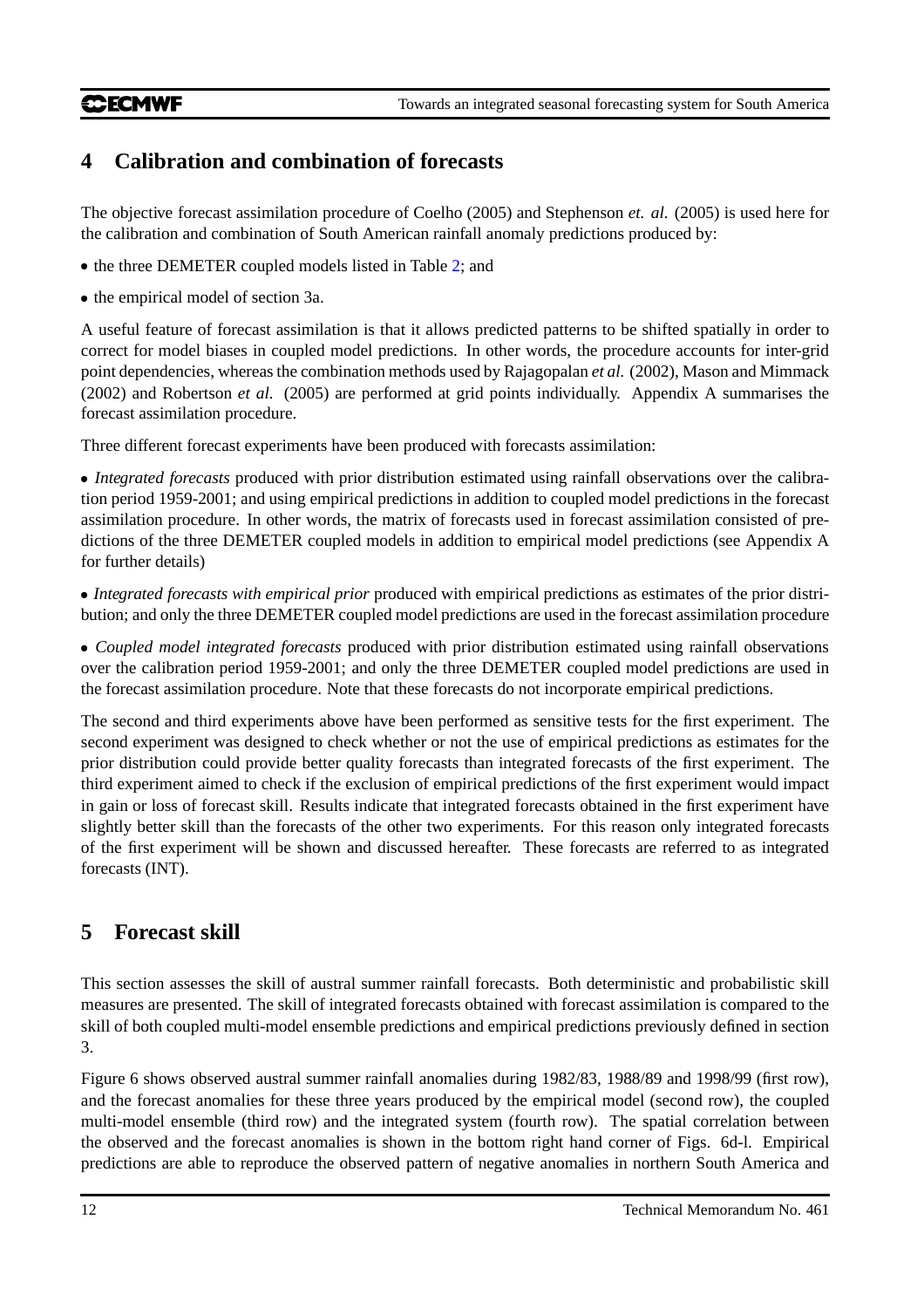positive anomalies in southern Brazil during 1982/83 (Fig. 6d) and a reverse pattern during 1988/89 (Fig. 6e). In 1998/99 the empirical model failed to successfully reproduce the observed pattern (Fig. 6f). The coupled multi-model prediction was able to reproduce the observed pattern of negative anomalies in northern South America and positive anomalies in costal Peru and Ecuador during 1982/83, but failed to reproduce the pattern of positive anomalies observed in southern Brazil (Fig. 6g). In 1988/89 the coupled multi-model partially reproduced the observed pattern of positive anomalies in northern South America and negative anomalies in southern Brazil (Fig. 6h). In 1998/99, as for the empirical prediction (Fig. 6f), the coupled multi-model failed to reproduce the observed pattern (Fig. 6i). When empirical and coupled multi-model predictions were combined and calibrated with forecast assimilation, much better integrated forecasts were obtained. Integrated forecasts (Figs.6 j-l) are in better agreement with the observations (Figs. 6a-c). Integrated forecast for 1982/83 have a spatial correlation of 0.66 (Fig. 6j), which is larger than the values of 0.37 and 0.58 obtained for empirical and coupled multi-model predictions, respectively (Figs. 6d and 6g). The integrated forecast for 1988/89 have a spatial correlation of 0.42 (Fig. 6k), which is larger than the value of 0.33 of the empirical prediction (Fig. 6e) and slightly smaller that the value of 0.44 of the coupled multi-model prediction (Fig. 6h). Note, however, that the integrated forecast reproduces much better the observed negative anomalies in southern Brazil than the coupled multi-model prediction. Integrated forecast for 1998/99 have a spatial correlation of 0.24 (Fig. 6l), which is much larger than the values of 0.05 obtained for empirical and coupled multi-model predictions (Figs. 6f and 6i).

Figure [7](#page-16-0) shows Brier score (Brier 1950) maps and its reliability and resolution components for empirical (first row), multi-model (second row) and integrated forecasts (third row) for the period 1959-2001. See Appendix B for definition and further information about the Brier score and its decomposition. The Brier score is for the binary event defined by negative seasonal mean rainfall anomalies. The tropical region, in northern South America, and the subtropics (southern Brazil, Uruguay, Paraguay and northern Argentina) are the most skillful regions with Brier scores less than 0.25 (Figs. 7a, 7d and 7g). Interestingly, these two regions have the Yule-Kendall skewness statistics of rainfall anomalies closer to zero than the other regions of South America (Fig. 3). This suggests that forecast skill for the other regions of South America might be improved if another distribution, different from the multi-variate normal distribution, is used in the forecast assimilation procedure. As previously discussed, the tropical and southeastern South America are influenced by ENSO. Figs. 7a, 7d and 7g suggest that most of the skill of South American rainfall predictions is ENSO derived in accordance with Figs. [5](#page-11-0) and [10,](#page-22-0) which show that most of the predictability of South American austral summer rainfall is ENSO-related.

The comparison of Brier score maps of Figs. 7a and 7d reveals that empirical and multi-model predictions have similar level of skill. Integrated forecasts obtained with forecast assimilation have improved skill over both empirical and multi-model predictions alone (Fig. 7g). Integrated forecasts (Fig. 7g) have larger areas with Brier scores below 0.25 than empirical (Fig. 7a) and coupled-model (Fig. 7d) predictions. Additionally, integrated forecasts also show predictive skill over the south of the northeast region of Brazil, whereas empirical and coupled-model forecasts have poor predictive skill over this region. The improved predictive skill obtained with the integrated system is mainly due to improvements in the reliability of the forecasts (Figs. 7b, 7e and 7h), although improvements in the resolution of the forecasts are also noticed in tropical South America and southern Brazil (Figs. 7c, 7f and 7i).

Figure [8](#page-17-0) shows the mean anomaly correlation coefficient (ACC) for La Niña, neutral and El Niño years occurred during 1959-2001 (listed in Table 1) and all (1959-2001) years. The ACC of each year is given by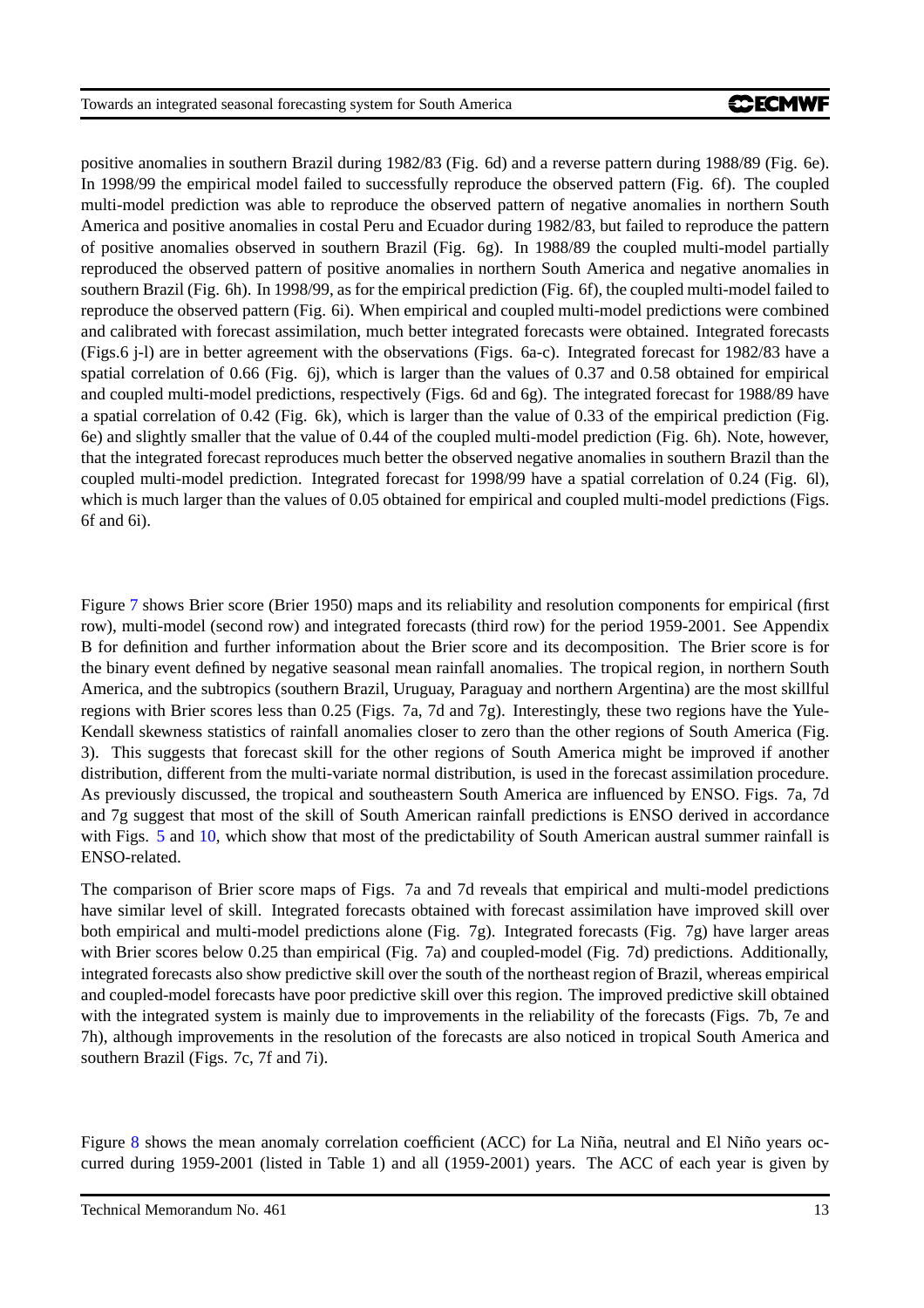

Figure 6: Austral summer rainfall anomalies (mm) for 1982/83, 1988/89 and 1998/99. Observations (first row), empirical *forecasts (second row), coupled multi-model ensemble forecasts (third row) and integrated forecasts (fourth row).*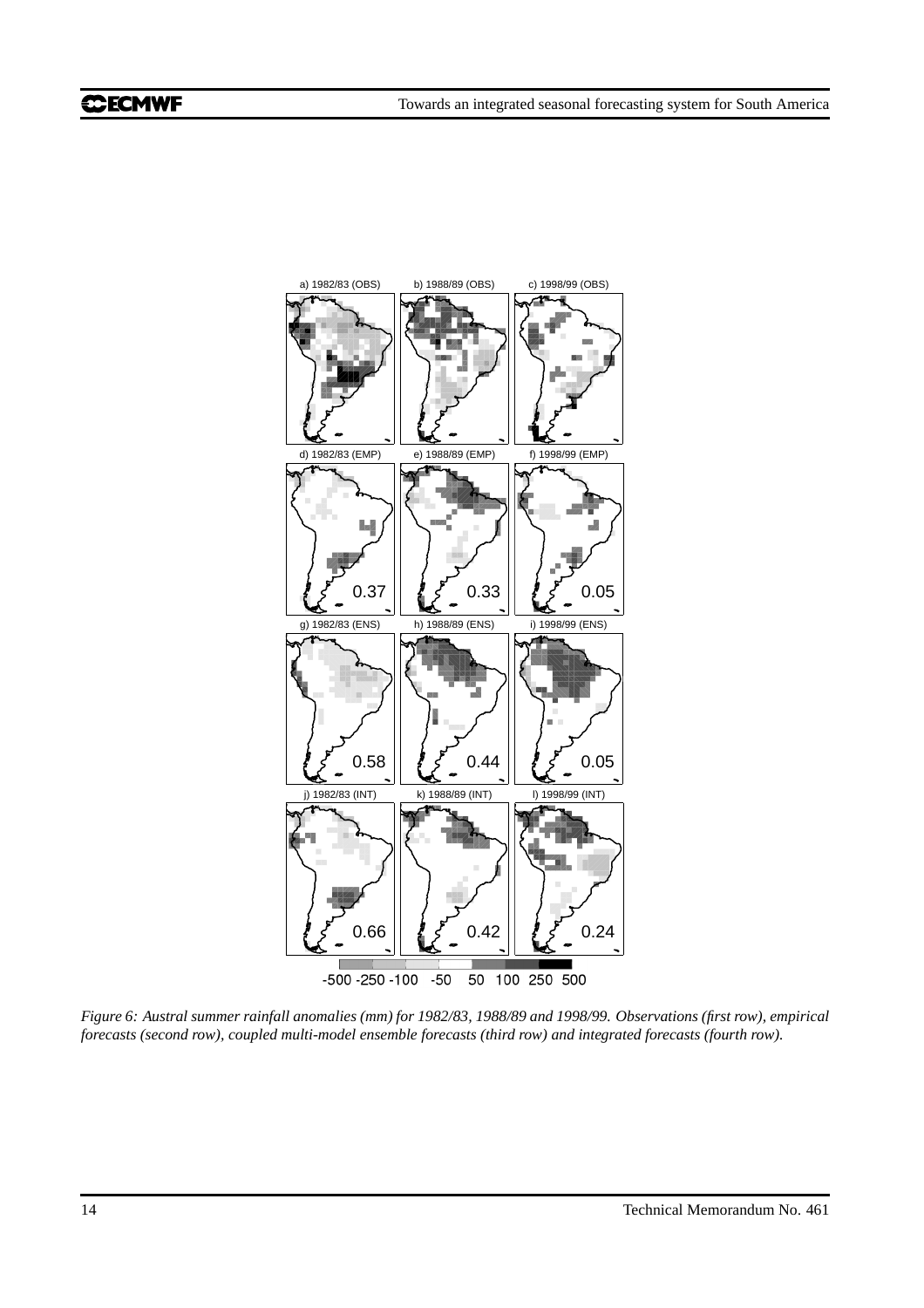

<span id="page-16-0"></span>Figure 7: Brier scores for the binary event defined by negative seasonal mean rainfall anomalies and its reliability and resolution components for empirical (first row), ensemble (second row) and integrated (third row) forecasts. Brier scores are for austral summer forecats for the period 1959-2001. The reliability and resolution components were estimated using *10 equally spaced probability bins from 0 to 1.*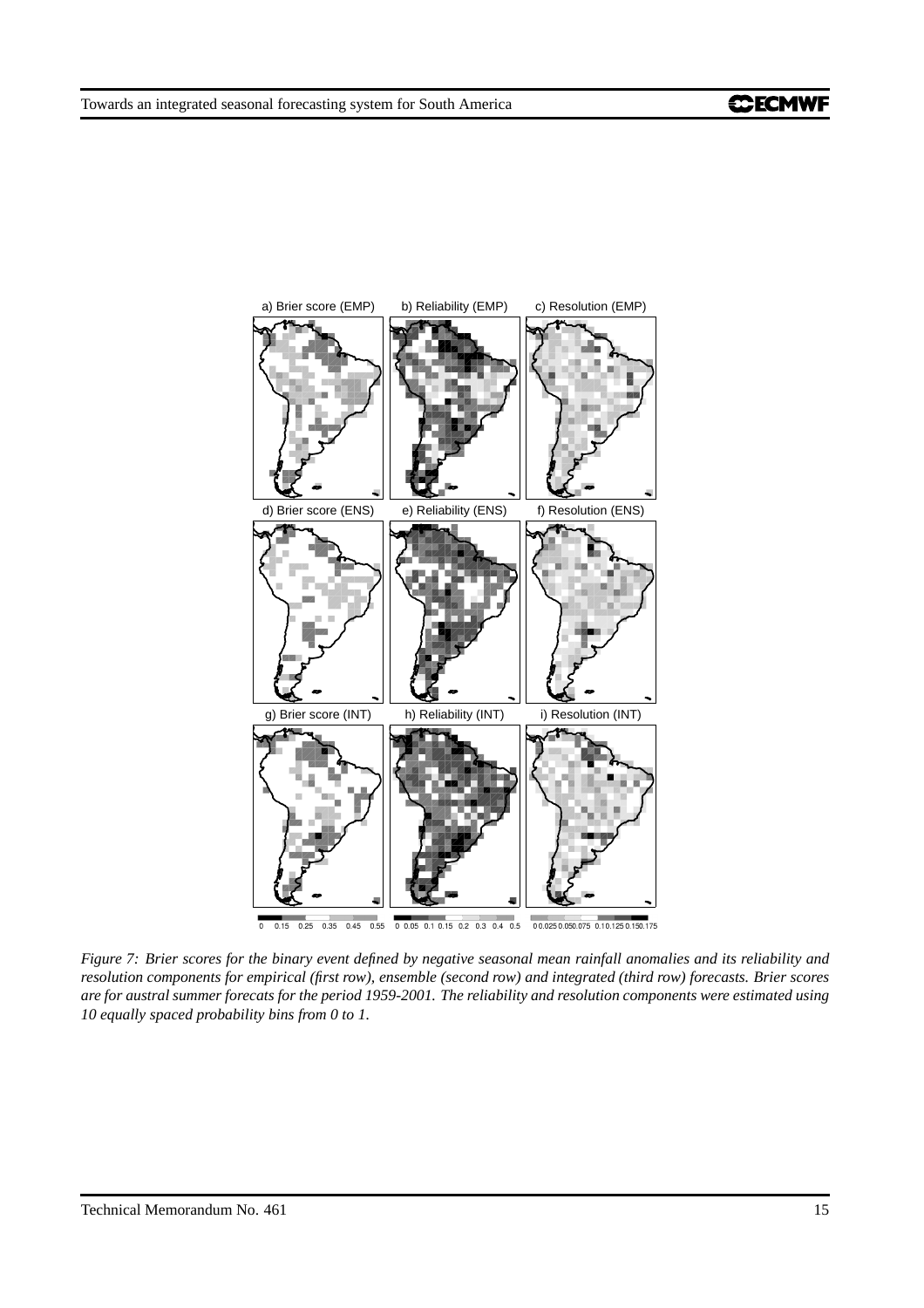

<span id="page-17-0"></span>*Figure 8: Mean austral summer anomaly correlation coefficient (ACC) for empirical (EMP), coupled multi-model ensem*ble (ENS) and integrated (INT) forecasts of La Niña, neutral, El Niño years (listed in Table 1) and all 1959-2001 years. The vertical solid lines on the top of the white bars indicate the 95% confidence interval for the mean ACC of empirical *forecasts, which were obtained using a bootstrap resampling procedure (Wilks 1995, section 5.3.2).*

the correlation between the observed and the predicted spatial anomaly pattern (Jolliffe and Stephenson 2003, their section 6.3.1). The most striking feature of Fig. [8](#page-17-0) is the little magnitude of the mean ACC (inferior to 0.3). This illustrates that austral summer South American rainfall forecast skill is low. La Niña and El Niño years have higher mean ACC than neutral years, indicating that predictions for ENSO years are more skillful than predictions for neutral years. Note, however, that predictions for El Niño years are more skillful than predictions for La Niña years. El Niño and La Niña integrated forecasts obtained with forecast assimilation show an increase in the mean ACC compared to empirical and multi-model predictions. This is because forecast assimilation has shifted model predicted patterns towards observed patterns. Neutral years have very little mean ACC, indicating that rainfall anomalies of these years are hardly predicted. The higher predictability of ENSO years compared to neutral years supports the argument that most of the skill of austral summer South American rainfall forecasts is ENSO derived. The vertical solid lines on the top of the white bars of Fig. [8](#page-17-0) indicate the 95% confidence interval for the mean ACC of empirical predictions. These intervals were obtained using a bootstrap resampling procedure as described in section 5.3.2 of Wilks (1995). Mean ACCs that are within the range of values of the 95% confidence interval of the mean ACC of empirical predictions cannot be considered different from the mean ACC of empirical predictions from the statistical point of view at the 5% significance level. This means that empirical and multi-model predictions have similar level of skill when forecasting rainfall of La Niña years and the all (1959-2001) years.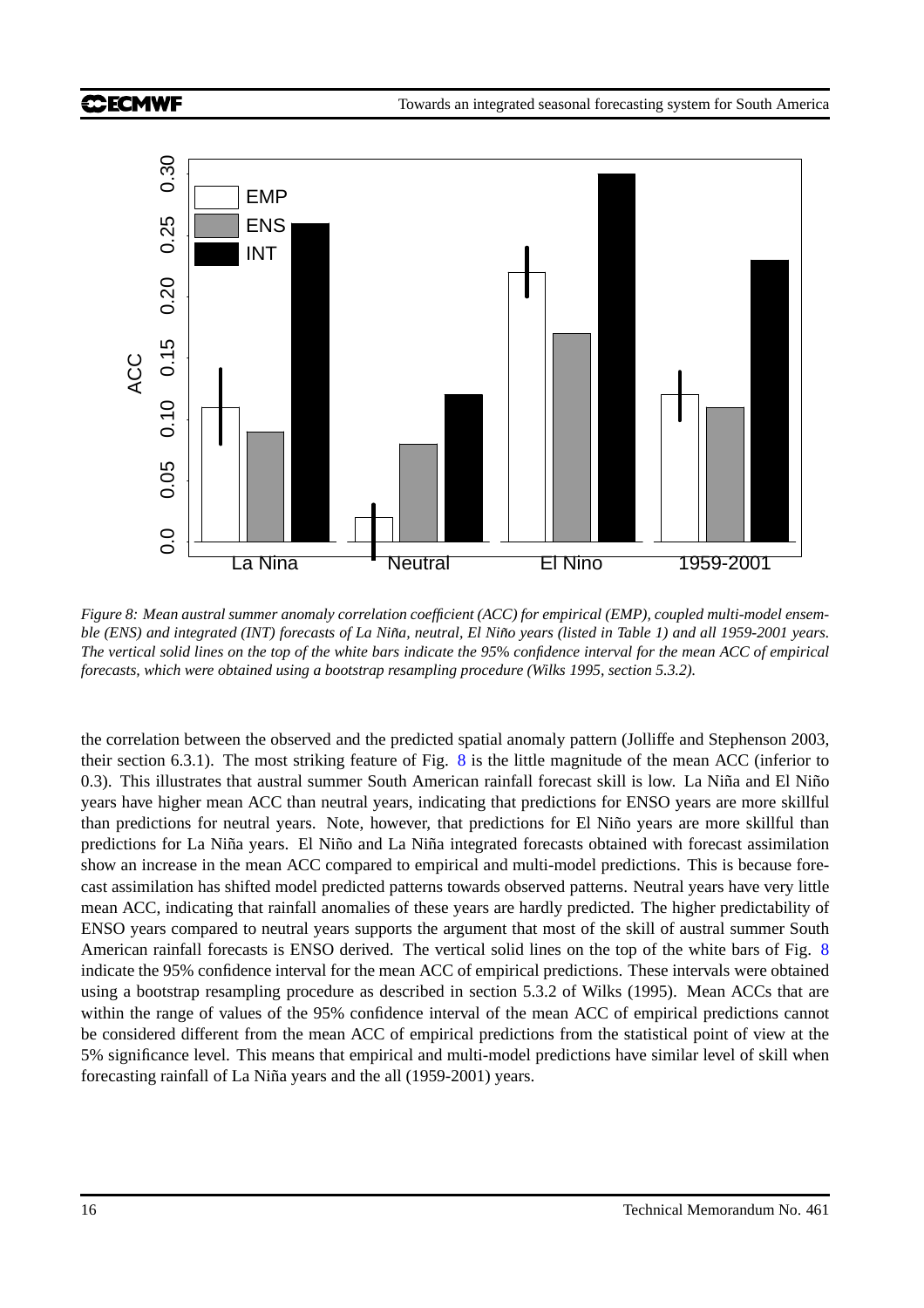## **6 Conclusions**

This study has addressed predictability of austral summer mean South American rainfall by proposing an integrated seasonal forecasting system for South America. The proposed integrated system has two components: a) an empirical model that uses Pacific and Atlantic sea surface temperature anomalies as predictor for South American rainfall, and b) a multi-model coupled system composed by ECMWF, CNRM and UKMO models. These models constitute the operational European multi-model seasonal forecasting system, which is hosted at ECMWF. Empirical and coupled model predictions were combined and calibrated using a Bayesian forecast assimilation procedure (Coelho 2005; Stephenson *et al.* 2005) in order to produce a single integrated probabilistic forecast. The objective calibration and combination of empirical and multi-model coupled predictions proposed here makes this a first step towards an integrated forecasting system for issuing South American seasonal forecasts.

The proposed integrated system could feasibly be implemented at any operational weather service in South America (e.g. the Centre for Weather Prediction and Climate Studies(CPTEC), in Brazil). The proposed system can be expanded by the inclusion of CPTEC coupled model predictions in addition to ECMWF, CNRM and UKMO coupled model predictions in the multi-model system. However, the feasibility of the implementation of such a new system depends on the establishment of international cooperation between CPTEC, ECMWF, CNRM and UKMO as well as other South American weather services. The initial steps for this implementation have recently been given with the approval of the EUROBRISA project proposal (A Euro-Brazilian Initiative for Improving South American seasonal forecasts) by ECMWF Council members. As part of this project ECMWF, CNRM, UKMO and CPTEC will produce real time seasonal forecasts, which will be integrated using the Bayesian forecast assimilation procedure for producing a single probabilistic forecast for South America. A number of applied governmental activities that depend on seasonal forecast information (e.g. electricity generation and agriculture) are planned within EUROBRISA. Such an integrated system could be used as an additional tool for producing objective probabilistic climate forecasts during regional climate outlook forums, which are regularly sponsored by the World Meteorological Organization. A similar approach could be of use in other regions of the world (e.g. North America).

In order to answer the question of whether or not forecasts produced by the proposed integrated system are better than those produced by a simple empirical model or by the simple multi-model ensemble alone, the skill of empirical, coupled multi-model and integrated forecasts obtained with forecast assimilation has been assessed and compared. This comparison revealed that when seasonally forecasting South American austral summer rainfall at 3-month lead-time the current generation of coupled models has comparable level of skill to those obtained using a simplified empirical approach. The same conclusion holds for shorter (e.g. 1-month) lead times (Coelho *et al.* 2005). This result is in agreement with findings of previous comparison studies (e.g. Folland *et al.* 2001; Moura and Hastenrath 2004). This implies that both empirical and coupled model predictions are comparable to each other. However, when empirical and coupled multi-model forecasts have been combined and calibrated with forecast assimilation more skillful integrated forecasts than either empirical or coupled multi-models predictions alone have been obtained. This result demonstrates that forecast assimilation can be used for improving the quality of South American seasonal predictions. The resulting integrated forecasts have been shown to have improved Brier scores compared to both empirical and the simple multi-model prediction over some regions of South America. Forecast assimilation improved both the reliability and resolution of the predictions in tropical South America. Southeastern South America – an important region for South American hydroelectricity and crop yield production – and the northeast region of Brazil also had the reliability of the predictions improved. Recent results demonstrate that forecast assimilation is also useful for local downscaling of rainfall and river flow anomalies for southeastern South America (work in progress).

The tropics and southern Brazil, Uruguay, Paraguay and northern Argentina have been found to be the two most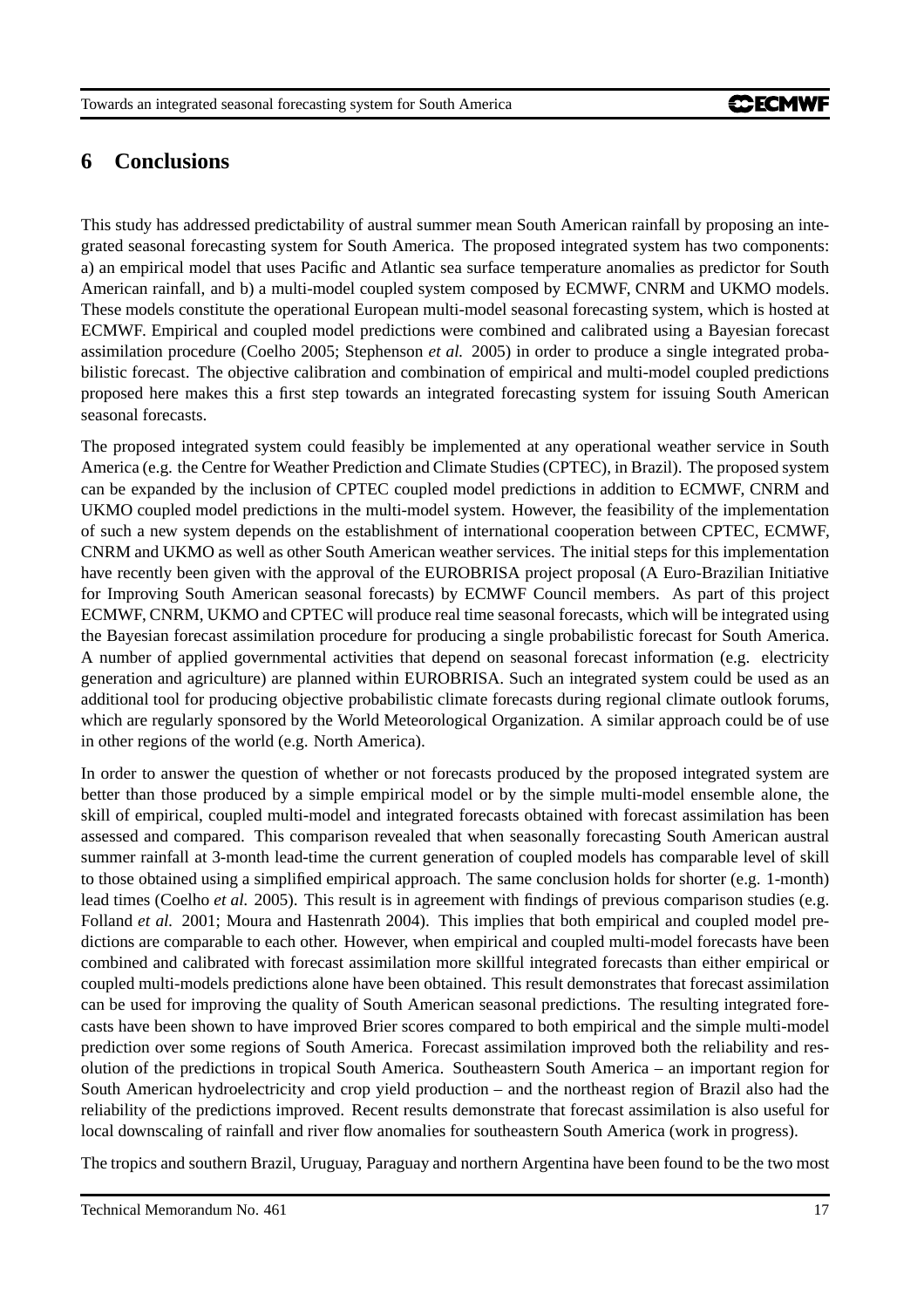#### **CCECMWF**

predictable regions of South America. South American rainfall is generally only predictable in ENSO years rather than in neutral years, which exhibit very little skill. It is worth stressing that the skill of austral summer South American rainfall predictions produced with the current generation of coupled and empirical models is still low (c.f. values of mean ACC less than 0.3). This suggests that a large amount of research is still required in order to improve the quality of these predictions.

It would be interesting in the future to extend the method used here for combining and calibrating predictions to non-normally distributed data and to deal with weather and climate extremes. The use of non-normal distributions might improve forecast skill over those regions of South America where the normality assumption is not strictly valid. Non-stationarity of climate can also affect forecast calibration. The development of more generalised methods capable of dealing with non-stationary time series might also help to improve forecast skill. Model selection prior to the combination of predictions might also help to improve forecast skill.

## **Acknowledgements**

We wish to thank Prof. D. L. T. Anderson and Dr. T. N. Palmer, who kindly provided the ECMWF coupled model hindcasts used in this research. CASC was sponsored by Conselho Nacional de Desenvolvimento Científico e Tecnológico (CNPq) process 200826/00-0. FJDR was supported by DEMETER (EVK2-1999-00024).

## **Appendix**

## **A Bayesian forecast assimilation**

Forecast assimilation (Coelho 2005 and Stephenson *et al.* 2005) is based upon Bayesian updating of prior information when new information becomes available (Bayes 1763). If one has a first guess of the prior distribution  $p(y)$  of a particular variable of forecast interest *y* (e.g. rainfall) and additional (new) prediction information *x* then becomes available (e.g. an ensemble of predictions), then it is possible to update  $p(y)$  to obtain the posterior conditioned probability density function  $p(y|x)$  by making use of Bayes' theorem

$$
p(y|x) = \frac{p(y)p(x|y)}{p(x)}.
$$
 (7)

The distribution of climate model ensemble predictions gives an estimate of  $p(x)$ . However, one is really interested in the posterior distribution  $p(y|x)$  not  $p(x)$ . Because of uncertainties in model formulation and in initial conditions, climate predictions in model space deviate away from the true evolution in observation space. Model predictions *x* should then be considered as proxy information that can be used to infer the probability of future observables *y* (Glahn 2004; Stephenson *et al.* 2005; Jollife and Stephenson 2005). To make inference about future observables one needs a probability model that can give the probability  $p(y|x)$  of future observable quantities *y* when provided with model prediction data *x*, such as the model of Eqn. 7.

Unrealistic predictions may be due to biases linked to weakness of the method used for ensemble generation (Atger 2003). Hence, calibration by inflation of the ensemble spread is often performed in order to improve *forecast reliability* (e.g. Hamill and Colucci 1998; von Storch 1999). Reliability refers to the correspondence between the forecast probability of an event and the relative frequency of the event conditioned upon the forecast probability (Jolliffe and Stephenson 2003). Reliability is a measure of forecast uncertainty correctness and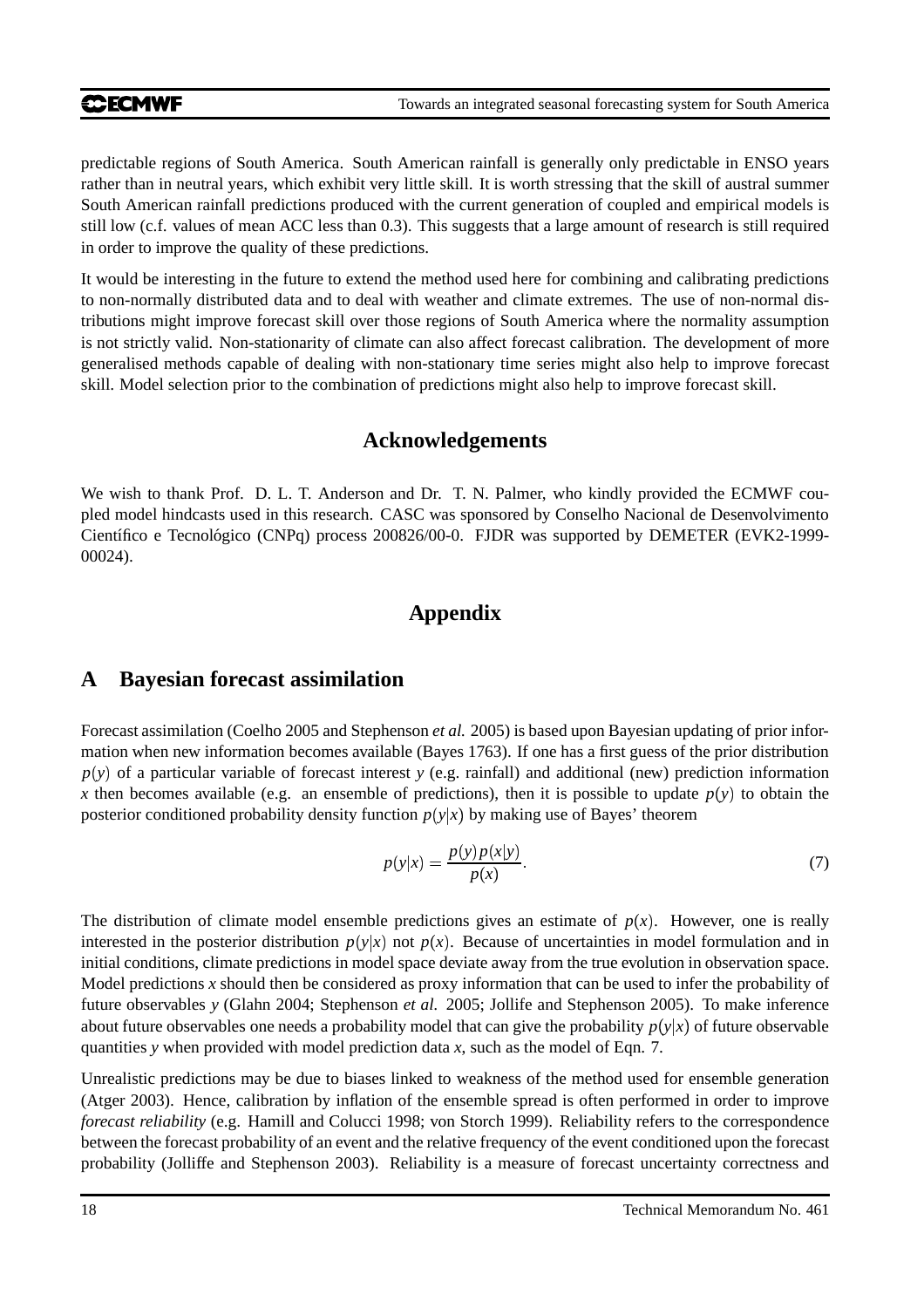assessesthe calibration of the forecasts. Forecastskill depends on the ability to discriminate between observable outcomes, which is known as *forecast resolution* (Jolliffe and Stephenson 2003). See Appendix B for additional information about forecast reliability and resolution. In summary, a good forecasting system should be able to produce reliable forecasts and also discriminate between different observed situations.

The likelihood  $p(x|y)$  is an essential ingredient in the Bayesian forecast assimilation updating procedure. It can easily be estimated by regression of past model predictions *x* on past observations *y*. However, as for the empirical model of section 3a, because of the large dimensionality of gridded data sets compared to the number of independent forecasts and the dependency between values at neighbouring grid points, multi-variate linear regression of a few MCA leading modes has been applied.

As described in Coelho *et al.* (2004), Coelho *et al.* (2003), Coelho (2005) and Stephenson *et al.* (2005), the Bayesian procedure used to perform forecast assimilation has three main ingredients: a) estimate the prior distribution  $p(y)$ ; b) modelling of the likelihood function  $p(x|y)$ ; and c) use of Bayes theorem to find the posterior distribution  $p(y|x)$  from  $p(x)$  and  $p(x|y)$ . For simplicity, it has been assumed that both prior and likelihood distributions are multi-variate normal (Gaussian), leading to a multi-variate normal posterior distribution. Analysis of skewness γ reveal that this assumption is generally acceptable for observed and predicted South American seasonal rainfall anomalies. Several regions of South America have observed and predicted seasonal rainfall skewness close to zero and therefore are not very far from following a normal distribution (Fig. 3).

The full equations of the multi-variate normal model used here to perform Bayesian forecast assimilation are given in Coelho (2005) and Stephenson *et al* (2005). All results presented here were obtained with the crossvalidation "leave one out" method (Wilks 1995, section 6.3.6). The matrix of predictions needed to perform forecast assimilation in the first experiment of section 4 (*Integrated forecasts*) was composed by model predictions of the three DEMETER coupled models of Table 1 and empirical model predictions produced by the model introduced in section 3a. For the second (*Integrated forecasts with empirical prior*) and third (*Coupled model integrated forecasts*) experiments of section 4 the matrix of predictions needed to perform forecast assimilation was composed by model predictions of the three DEMETER coupled models of Table 1.

For the first and third experiment of section 4, the prior distribution  $p(y)$  was estimated using the mean and covariance of rainfall observations over the calibration period 1959-2001. For the second experiment of section 4 empirical predictions were used as estimates for the prior distribution  $p(y)$ . Because of the better quality of the forecasts obtained in the first experiment when compared to the other two experiments, only results of the first experiment are shown and discussed here. The first three leading modes of the MCA between observed and model predictions of South American rainfall anomalies were used in the forecast assimilation procedure of the first experiment. A large number of modes was retained and tested. Forecast assimilation with 3 modes gave the best cross-validated forecast results. These three modes account for 87.8% of the squared covariance between observed and predicted rainfall. Figure 9 shows the SCF as a function of the number of modes. This figure reveals that the SCF drops monotonically until 3 modes. After 3 modes a very small amount of the squared covariance is accounted for by each additional MCA mode.

Figure [10](#page-22-0) shows correlation maps (spatial patterns) and the expansion coefficients (time series) of the leading mode of the MCA between observed and model predicted South American rainfall anomalies. Correlation maps are obtained by correlating the prediction time series of expansion coefficients with the observed and predicted grid point values of each model. Correlations with magnitude grater than 0.3 are statistically significant at the 5% level using a two-sided Student's t-test. The leading mode accounts for 77.7% of the squared covariance between observed and predicted rainfall. The pattern of observed rainfall (Fig. [10a](#page-22-0)) shows a similar pattern to the rainfall pattern of the first MCA mode of Fig. [5b](#page-11-0), which is related to ENSO. The correlation between the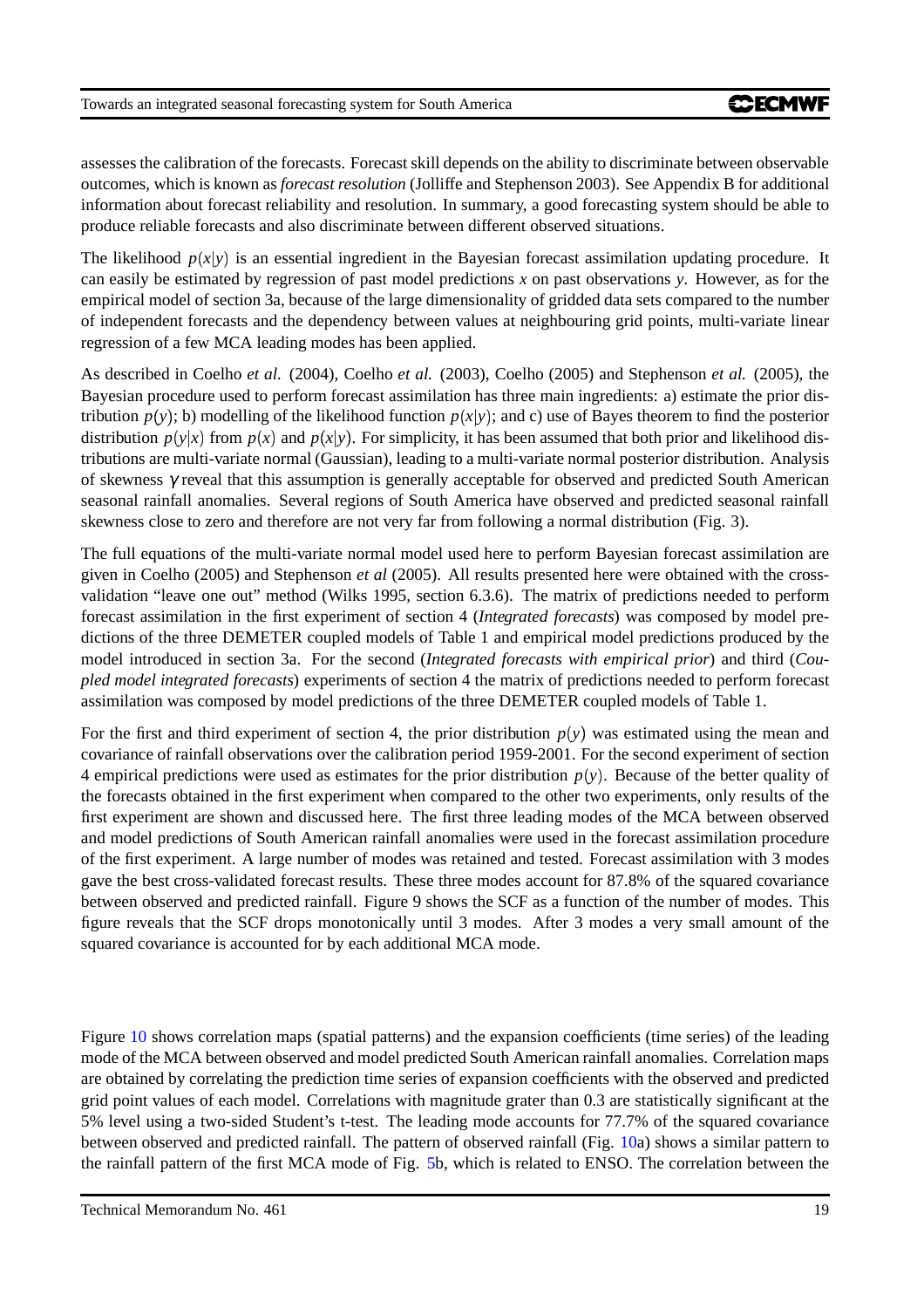

Figure 9: Squared covariance fraction as a function of the number of modes for the MCA between observed and predicted *austral summer South American rainfall anomalies for the period 1959-2001.*

expansion coefficients (time series) of observed rainfall of the first MCA mode (solid line in Fig. [10f](#page-22-0)) and the expansion coefficients (time series) of observed rainfall of the first MCA mode of Fig. [5c](#page-11-0) (solid line) is 0.98. This correlation is statistically significant at the 1% level using a two-sided Student's t-test.

Figures [10b](#page-22-0)-e show correlation maps (spatial patterns) of the predictions produced by the four models investigated here (CNRM, ECMWF, UKMO and EMP). The spatial structure of these patterns (Figs [10b](#page-22-0)-e) when compared to the observed pattern (Fig. [10a](#page-22-0)) provides an indication of the ability of these models to reproduce the observed rainfall. The magnitude of the correlations of Figs [10b](#page-22-0)-e gives an indication of the weights attributed to each model in the forecast assimilation procedure. The four models are able to reproduce the observed negative correlations over central northern South America, although the area of negative correlations in the three coupled models is much larger than observed. The pattern of positive correlation in northwestern South America, near Ecuador, is captured by the ECMWF, UKMO and EMP models, whereas CNRM fails to reproduce this feature. All four models are able to capture the sign of positive correlations in southern Brazil, Uruguay, Paraguay and northern Argentina, although the location of the maximum correlation does not perfectly match the observations. The second and the third MCA modes account for 6.2% and 3.9% of the squared covariance between observed and predicted rainfall and do not resemble any previously published mode of climate variability (not shown).

Finally, it is noteworthy that forecast assimilation has some advantages and some potential disadvantages:

*Advantages of forecast assimilation*

- produces well-calibrated probability forecasts
- able to deal with ensemble predictions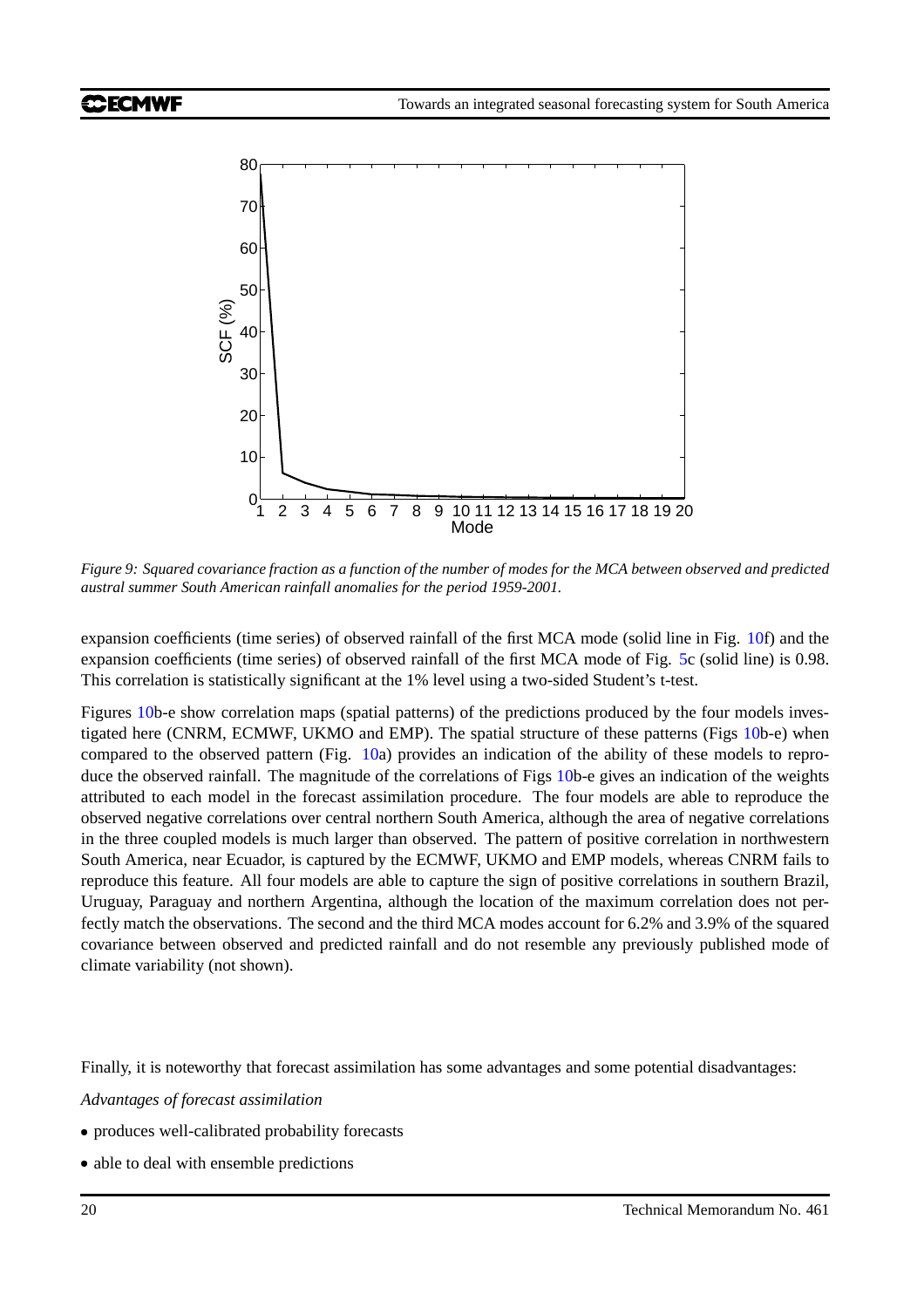

<span id="page-22-0"></span>Figure 10: Correlation patterns of the first MCA mode between observed and predicted austral summer South America rainfall anomalies for the period 1959-2001. The SCF is 77.7%. a) Observation. b) CNRM. c) ECMWF. d) UKMO. e) EMP f) Expansion coefficients (time series) of observed rainfall (solid line) and predicted rainfall of the four models *(dashed line). The correlation r between these two time series is indicated in panel f.*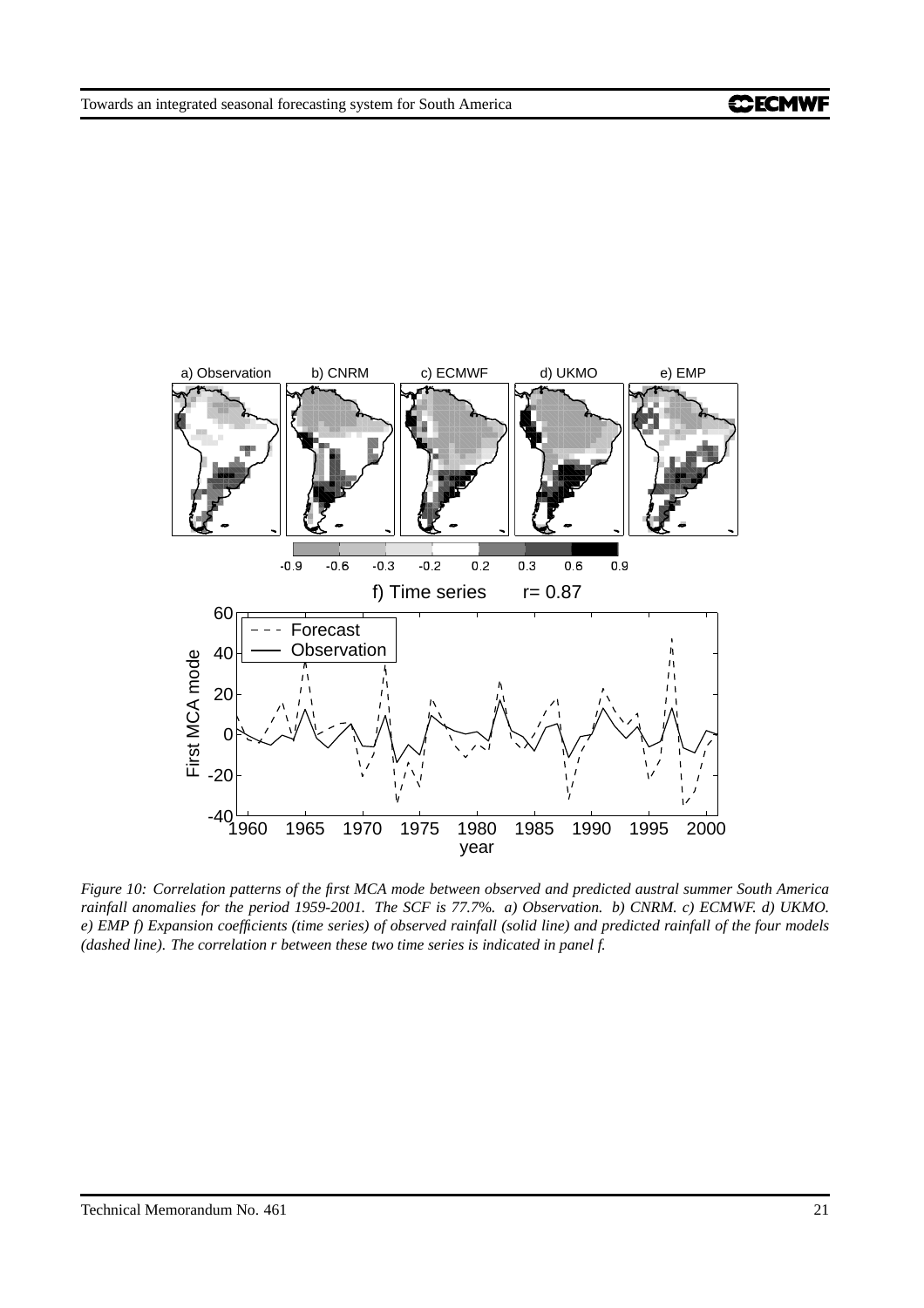#### **CCMWF**

- able to deal with multi-model predictions
- preserves spatial structure present in the datasets
- allows spatial patterns to be shifted/corrected

*Potential disadvantages of forecast assimilation*

- need for data reduction to be able to estimate regression parameters
- relationships can change with time (stability)
- need to re-compute calibration equations (regression) each time the forecasting system changes

## **B Brier score**

The skill of forecast probabilities  $p_k$  for the event  $p_k = Pr(y_k)$  can be assessed using the Brier score (Brier 1950) given by

$$
BS = \frac{1}{n} \sum_{k=1}^{n} (p_k - o_k)^2,
$$
\n(8)

where the index  $k$  denotes a numbering of the  $n$  forecast/observation pairs,  $Pr(E)$  denotes the probability of the event *E*, and  $o_k$  is the corresponding binary observation (i.e.,  $o_k = 1$  when the event  $y_k$  has occurred and  $o_k = 0$ when the event  $y_k$  has not occurred).

The Brier score (BS) is analogous to the mean squared error, but instead of averaging squared differences between pairs of forecast and observed values, it averages the squared differences between pairs of forecast probabilities  $p_k$  and the subsequent binary observations  $o_k$ . The Brier score can take values in the range  $0 \leq BS \leq 1$ . The Brier score is negatively oriented, with perfect forecast exhibiting  $BS = 0$ . Therefore, the smaller the Brier score the better is the quality of the forecast.

Following Murphy (1973), the Brier score (Eqn. 8) can be expressed as the sum of three components:

$$
BS = \underbrace{\frac{1}{n} \sum_{i=1}^{I} N_i (p_i - \bar{o}_i)^2}_{\text{(reliability)}} - \underbrace{\frac{1}{n} \sum_{i=1}^{I} N_i (\bar{o}_i - \bar{o})^2}_{\text{(resolution)}} + \underbrace{\bar{o}(1 - \bar{o})}_{\text{(uncertainty)}} \tag{9}
$$

where  $N_i$  is the number of times each probability forecast  $p_i$  is used in the set of forecasts being verified. The total number of forecast/event pairs *n* is simply the sum of these counts:  $n = \sum N_i$ , where *I*  $\sum_{i=1}^{n} N_i$ , where *I* is the number of discrete forecast values  $p_i$ . For each probability  $p_i$ , depicted by the *I* allowable forecast values, there is a relative frequency  $\bar{o}_i$  of the observed event. Since the observed event is dichotomous, a single conditional relative frequency defines the conditional distribution of observations given each forecast *p<sup>i</sup>* . The subsample relative frequency, or conditional average observation, is given by

$$
\bar{o}_i = p(o_1|p_i) = \frac{1}{N_i} \sum_{k \in N_i} o_k,\tag{10}
$$

where  $o_k = 1$  if the event occurs for the *k*th forecast/event pair and  $o_k = 0$  if it does not occur, and the summation is over only those values of  $k$  corresponding to occasions when the forecast  $p_i$  was issued. Similarly, the overall (unconditional) relative frequency, or sample climatology, of the observations is given by

$$
\bar{o} = \frac{1}{n} \sum_{k=1}^{n} o_k. \tag{11}
$$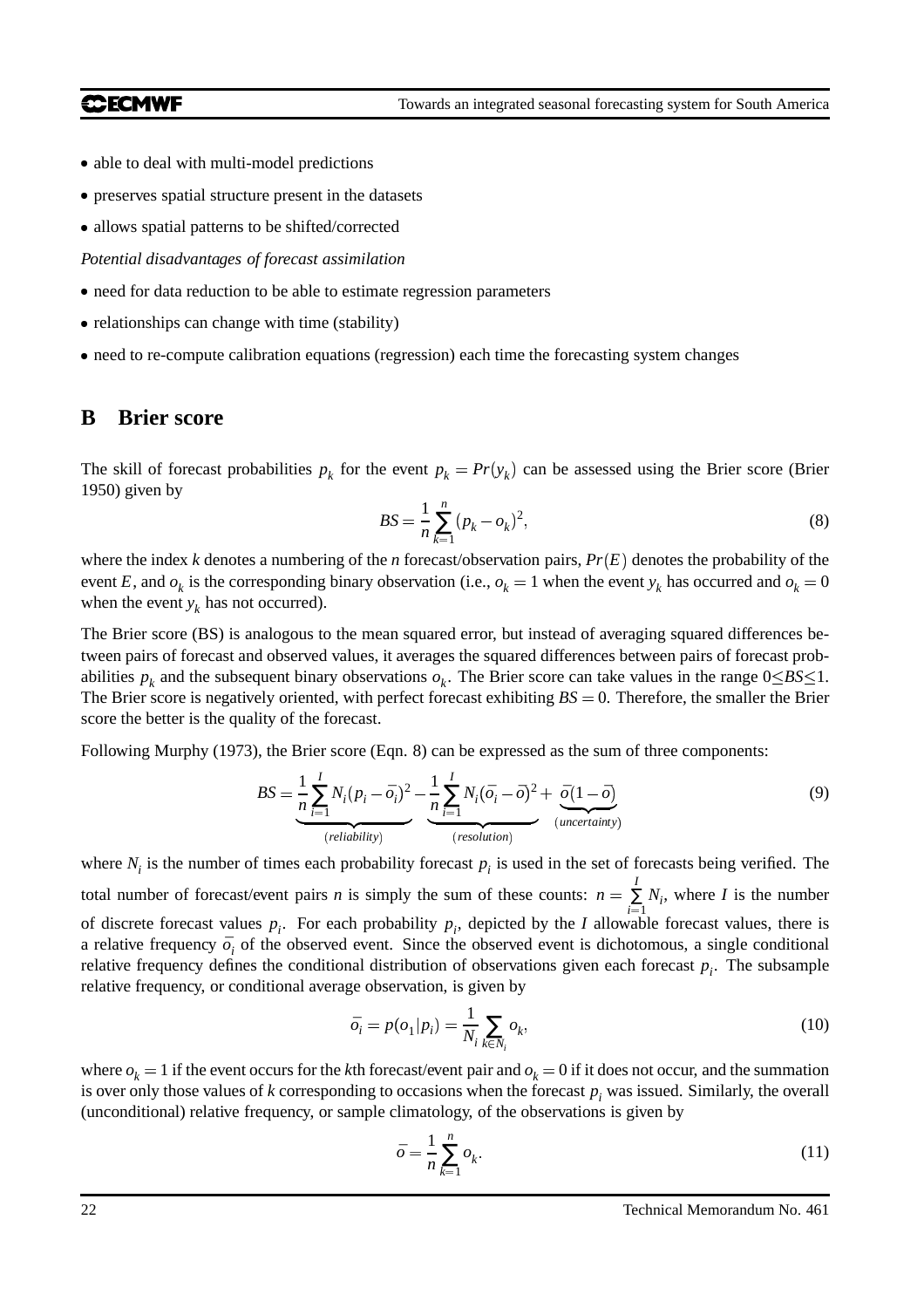More accurate forecasts are characterized by small values of Brier score. Therefore, the forecaster would aim for the reliability component of the Brier score to be as small as possible, and the resolution component to be as large (in the absolute sense) as possible. The uncertainty component depends only on the sample climatological relative frequency  $\bar{o}$ , and is not affected by the forecasts.

The reliability component summarizes the calibration, or conditional bias, of the forecasts. It consists of a weighted average of the squared differences between the forecast probabilities  $p_i$  and the relative frequencies of the forecast event in each subsample *i*. For perfectly reliable forecasts the subsample relative frequency  $\bar{o}_i$  is exactly equal to the forecast probability  $p_i$  in each subsample. The relative frequency of the forecast event  $\bar{o}_i$ should be small when  $p_i = 0$  is forecast, and should be large when  $p_i = 1$  is forecast. When  $p_i = 0.5$ ,  $\bar{o}_i$  should be near 0.5. For reliable, or well-calibrated forecasts, all the squared differences in the reliability component of the Brier score will be near zero, and their weighted average will be small.

The resolution component summarizes the ability of the forecasts to discern subsample relative frequencies forecasts  $\bar{o}_i$  from the observed overall sample climatology relative frequency  $\bar{o}$ . The forecast probabilities  $p_i$ do not appear explicitly in this term, yet it still depends on the forecasts through the sorting of the events making up the subsample relative frequency  $\bar{o}_i$ . The resolution component is a weighted average of the squared differences between  $\bar{o}_i$  and  $\bar{o}$ . Thus, if the forecasts sort the observations into subsamples having substantially different relative frequencies  $\bar{o}_i$  than the overall sample climatology  $\bar{o}$ , the resolution term will be large. This is a desirable situation, since the resolution component is subtracted in the Brier score decomposition equation. Conversely, if the forecasts sort the events into subsamples with very similar event relative frequencies  $\bar{o}_i$ , the squared differences in the summation of the resolution term will be small. In such a situation the forecasts resolve the event only weakly, and the resolution component will be small.

The uncertainty component depends only on the variability of the observations, and is not influenced by the forecasts. It has minima at zero when the climatological probability  $\bar{o}$  is either zero or one, and a maximum of 0.25 when  $\bar{\sigma} = 0.5$ . The uncertainty in the forecasting situation is small (close to zero) when the event being forecast almost always happens ( $\bar{o}$  close to 1) or when the event being forecast almost never happens ( $\bar{o}$  close to 0). In such situation, always forecasting the climatological probability  $\bar{\sigma}$  will give generally good results. When the climatological probability is close to 0.5, there is substantially more uncertainty inherent in the forecasting situation, and the uncertainty component of the Brier score is commensurately larger.

#### **REFERENCES**

Anderson, J. L., H. van den Dool, A. Barnston, W. Chen, W. Stern, and J. Ploshay, 1999: Present-day capabilities of numerical and statistical models for atmospheric extratropical seasonal simulation and prediction. *Bull. Am. Meteorol. Soc.*, **80**, 1349–1361.

Atger, F., 2003: Spatial and interannual variability of the reliability of ensemble-based probabilistic forecasts: Consequences for calibration. *Mon. Wea. Rev.*, **131**, 1509–1523.

Barnston, A. G., M. H. Glantz, and Y. He, 1999: Predictive skill of statistical and dynamical climate models in SST forecasts during the 1997-98 El Nino˜ episode and the 1998 La Nina˜ onset. *Bull. Am. Meteorol. Soc.*, **80**, 217–243.

Barnston, A. G., S. J. Mason, L. Goddard, D. G. DeWitt, and S. E. Zebiak, 2003: Multimodel ensembling in seasonal climate forecasting at IRI. *Bull. Am. Meteorol. Soc.*, **84**, 1783–1796.

Barros, V. and G. E. Silvestri, 2002: The relation between sea surface temperature at the subtropical southcentral Pacific and precipitation in southeastern South America. *J. Climate*, **15**, 251–267.

Bayes, T., 1763: An essay towards solving a problem in the doctrine of chances. *Philosophical Transactions of the Royal Society of London*, **53**, 370–418.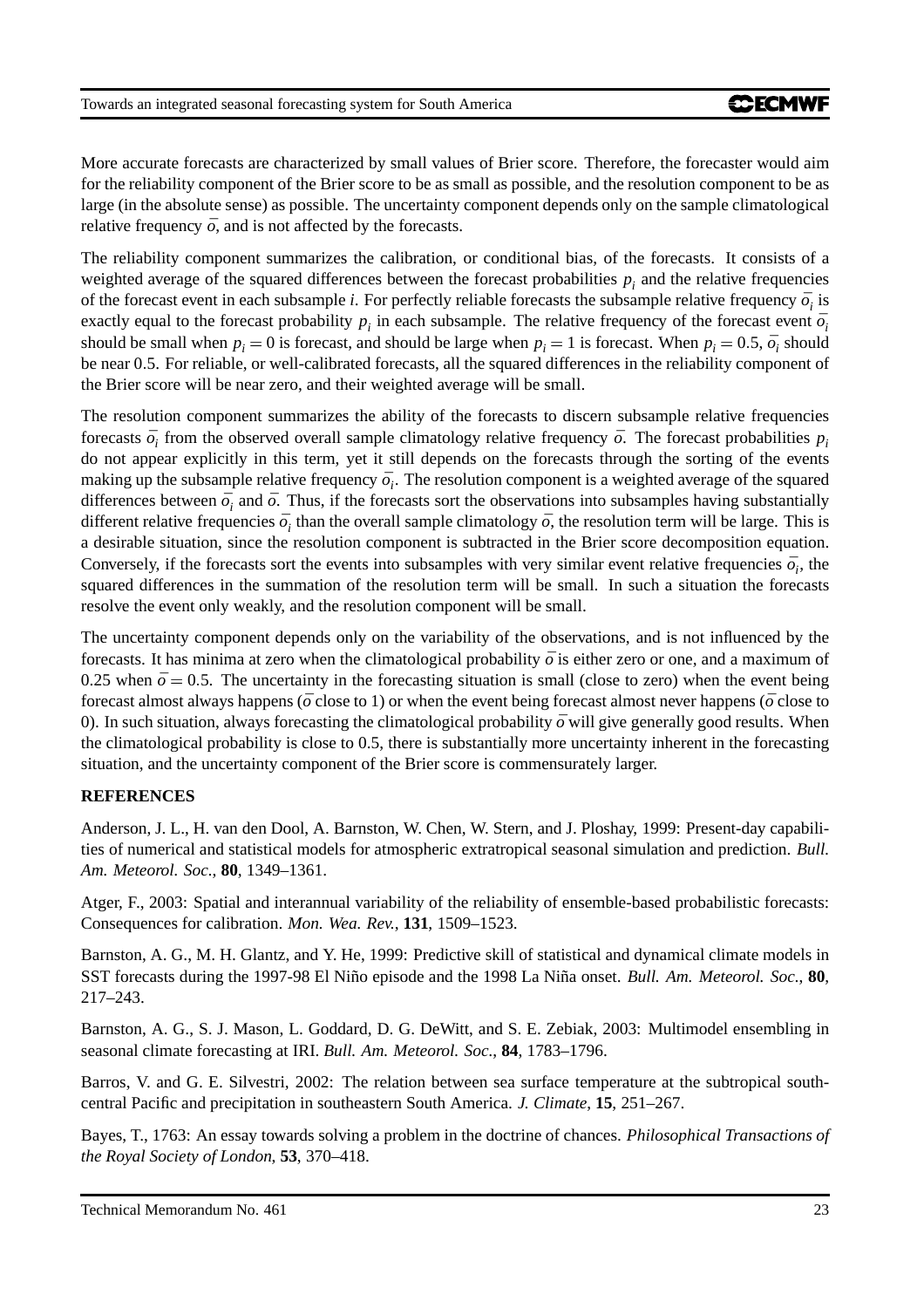### **CCECMWF**

Berri, G. J. and P. L. Antico, 2005: Seasonal precipitation forecasts for the southeast of South America. Evaluating the first five years. *CLIVAR Exchanges*, **10**, 17; 25–27.

Brier, G. W., 1950: Verification of forecasts expressed in terms of probability. *Mon. Wea. Rev.*, **78**, 1–3.

Cavalcanti, I. F. A., J. A. Marengo, P. Satyamurty, C. A. Nobre, I. Trosnikov, J. P. Bonatti, A. O. Manzi, T. Tarasova, L. P. Pezzi, C. D'Almeida, G. Sampaio, C. C. Castro, M. B. Sanches, and H. Camargo, 2002: Global climatological features in a simulation using the CPTEC-COLA AGCM. *J. Climate*, **15**, 2965–2988.

Chen, M., P. Xie, J. E. Janowiak, and P. A. Arkin, 2002: Global land precipitation: A 50-yr monthly analysis based on gauge observations. *J. Hydrometeorol.*, **3**, 249–266.

Coelho, C. A. S., 2005: *Forecast calibration and combination: Bayesian assimilation of seasonal climate predictions*. Ph.D. thesis, Department of Meteorology, University of Reading, 178 pp.

Coelho, C. A. S., S. Pezzulli, M. Balmaseda, F. J. Doblas-Reyes, and D. B. Stephenson, 2003: Skill of coupled model seasonal forecasts: A Bayesian assessment of ECMWF ENSO forecasts. *European Centre for Medium-Range Weather Forecasts Technical Memorandum number 426*, 16 pp.

— 2004: Forecast calibration and combination: A simple Bayesian approach for ENSO. *J. Climate*, **17**, 1504– 1516.

Coelho, C. A. S., D. B. Stephenson, F. J. Doblas-Reyes, and M. Balmaseda, 2005: From multi-model ensemble predictions to well-calibrated probability forecasts: Seasonal rainfall forecasts over South America 1959-2001. *CLIVAR Exchanges*, **10**, 14–20.

Coelho, C. A. S., C. B. Uvo, and T. Ambrizzi, 2002: Exploring the impacts of the tropical Pacific SST on the precipitation patterns over South America during ENSO periods. *Theor. Appl. Climatol.*, **71**, 185–197.

Diaz, A. F., C. D. Studzinski, and C. R. Mechoso, 1998: Relationships between precipitation anomalies in Uruguay and Southern Brazil and sea surface temperature in the Pacific and Atlantic oceans. *J. Climate*, **11**, 251–271.

Folland, C. K., A. W. Colman, D. P. Rowell, and M. K. Davey, 2001: Predictability of Northeast Brazil rainfall and real-time forecast skill, 1987-98. *J. Climate*, **14**, 1937–1958.

Glahn, B., 2004: Discussion of verification concepts in Forecast Verification: A Practitioner's Guide in Atmospheric Science. *Weather and Forecasting*, **19**, 769–775.

Greischar, L. and S. Hastenrath, 2000: The rainy seasons of the 1990s in Northeast Brazil: Real-time forecasts and verification. *J. Climate*, **13**, 3821–3826.

Hagedorn, R., F. J. Doblas-Reyes, and T. N. Palmer, 2005: The rationale behind the success of multi-model ensembles in seasonal forecasting. Part I: Basic concept. *Tellus*, In press.

Hamill, T. and S. J. Colucci, 1998: Verification of Eta-RSM ensemble probabilistic precipitation forecasts. *Mon. Wea. Rev.*, **126**, 711–724.

Jolliffe, I. N. and D. B. Stephenson, 2003: Forecast Verification: A practitioner's guide in atmospheric science. *Wiley and Sons*, First edition. 240 pp.

Jolliffe, I. T. and D. B. Stephenson, 2005: Response of the book editors to Bob Glahn's Discussion of Verification Concepts in Forecast Verification: A Practitioner's Guide in Atmospheric Science. *Weather and Forecasting*, In press.

Kiladis, G. N. and H. F. Diaz, 1989: Global climate anomalies associated with extremes in the Southern Oscil-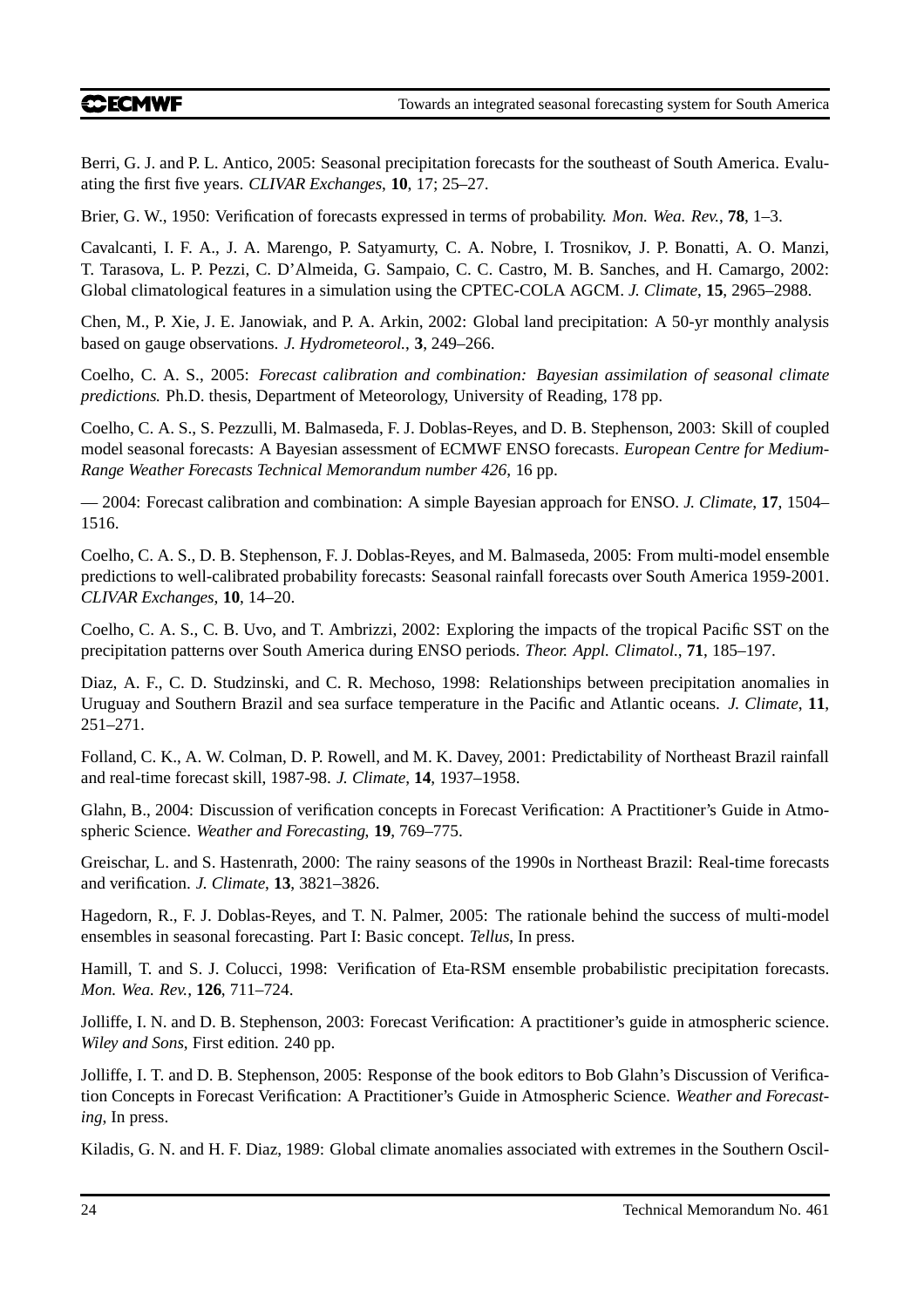lation. *J. Climate*, **2**, 1069–1090.

Marengo, J., 1992: Interannual variability of surface climate in the Amazon basin. *Int. J. Climatol.*, **12**, 853– 863.

Marengo, J. A., I. F. A. Cavalcanti, P. Satyamurty, I. Trosnikov, C. A. Nobre, J. P. Bonatti, H. Camargo, G. Sampaio, M. B. Sanches, A. Manzi, C. A. C. Castro, C. D'Almeida, L. P. Pezzi, and L. Candido, 2003: Assessment of regional seasonal rainfall predictability using the CPTEC/COLA atmospheric GCM. *Clim. Dynamics*, **21**, 459–475.

Martis, A., G. J. van Oldenborgh, and G. Burgers, 2002: Predicting rainfall in the Dutch Caribbean – More than El Nino. ˜ *Int. J. Climatol.*, **22**, 1219–1234.

Mason, S. J. and G. M. Mimmack, 2002: Comparison of some statistical methods of probabilistic forecasting of ENSO. *J. Climate*, **15**, 8–29.

Mechoso, C. R., S. W. Lyons, and J. A. Spahr, 1990: The impact of sea surface temperature anomalies on the rainfall over Northeast Brazil. *J. Climate*, **3**, 812–826.

Moura, A. D. and S. Hastenrath, 2004: Climate prediction for Brazil's Nordeste: Performance of empirical and numerical modeling methods. *J. Climate*, **17**, 2667–2672.

Moura, A. D. and J. Shukla, 1981: On the dynamics of droughts in northeast Brazil: Observations, theory and numerical experiments with general circulation model. *J. Atmos. Sci.*, **38**, 2653–2675.

Murphy, A. H., 1973: A new vector partition of the probability score. *J. Appl. Meteorol.*, **12**, 595–600.

Nobre, P. and J. Shukla, 1996: Variations of sea surface temperature, wind stress, and rainfall over the tropical atlantic and south america. *J. Climate*, **9**, 2464–2479.

Paegle, J. N. and K. C. Mo, 2002: Linkages between summer rainfall variability over South America and sea surface temperature anomalies. *J. Climate*, **15**, 1389–1407.

Palmer, T. N., A. Alessandri, U. Andersen, P. Cantelaube, M. Davey, P. Délécluse, M. Déqué, E. Díez, F. J. Doblas-Reyes, H. Feddersen, R. Graham, S. Gualdi, J.-F. Guérémy, R. Hagedorn, M. Hoshen, N. Keenlyside, M. Latif, A. Lazar, E. Maisonnave, V. Marletto, A. P. Morse, B. Orfila, P. Rogel, J.-M. Terres, and M. C. Thomson, 2004: Development of a European Multi-Model Ensemble System for Seasonal to Inter-Annual Prediction (DEMETER). *Bull. Am. Meteorol. Soc.*, **85**, 853–872.

Pezzi, L., V. Ubarana, and C. Repelli, 2000: Forecast and performance of a statistical regional model for seasonal climate prediction in Southern Brazil. *Rev. Bras. Geof.*, **18**, 129–146.

Rajagopalan, B., U. Lall, and S. E. Zebiak, 2002: Categorical climate forecasts through regularization and optimal combination of multiple GCM ensembles. *Mon. Wea. Rev.*, **130**, 1792–1811.

Robertson, A. W., L. Upmanu, S. E. Zebiak, and L. Goddard, 2005: Improved combination of multiple atmospheric GCM ensembles for seasonal prediction. *Mon. Wea. Rev.*, In press.

Ropelewski, C. F. and M. S. Halpert, 1987: Global and regional scale precipitation patterns associated with El Nino/Southern ˜ Oscillation. *Mon. Wea. Rev.*, **115**, 1606–1626.

— 1989: Precipitation patterns associated with high index phase of Southern Oscillation. *J. Climate*, **2**, 268– 284.

Stephenson, D. B., C. A. S. Coelho, F. J. Doblas-Reyes, and M. Balmaseda, 2005: Forecast Assimilation: A unified framework for the combination of multi-model weather and climate predictions. *Tellus*, **57**, 253–264.